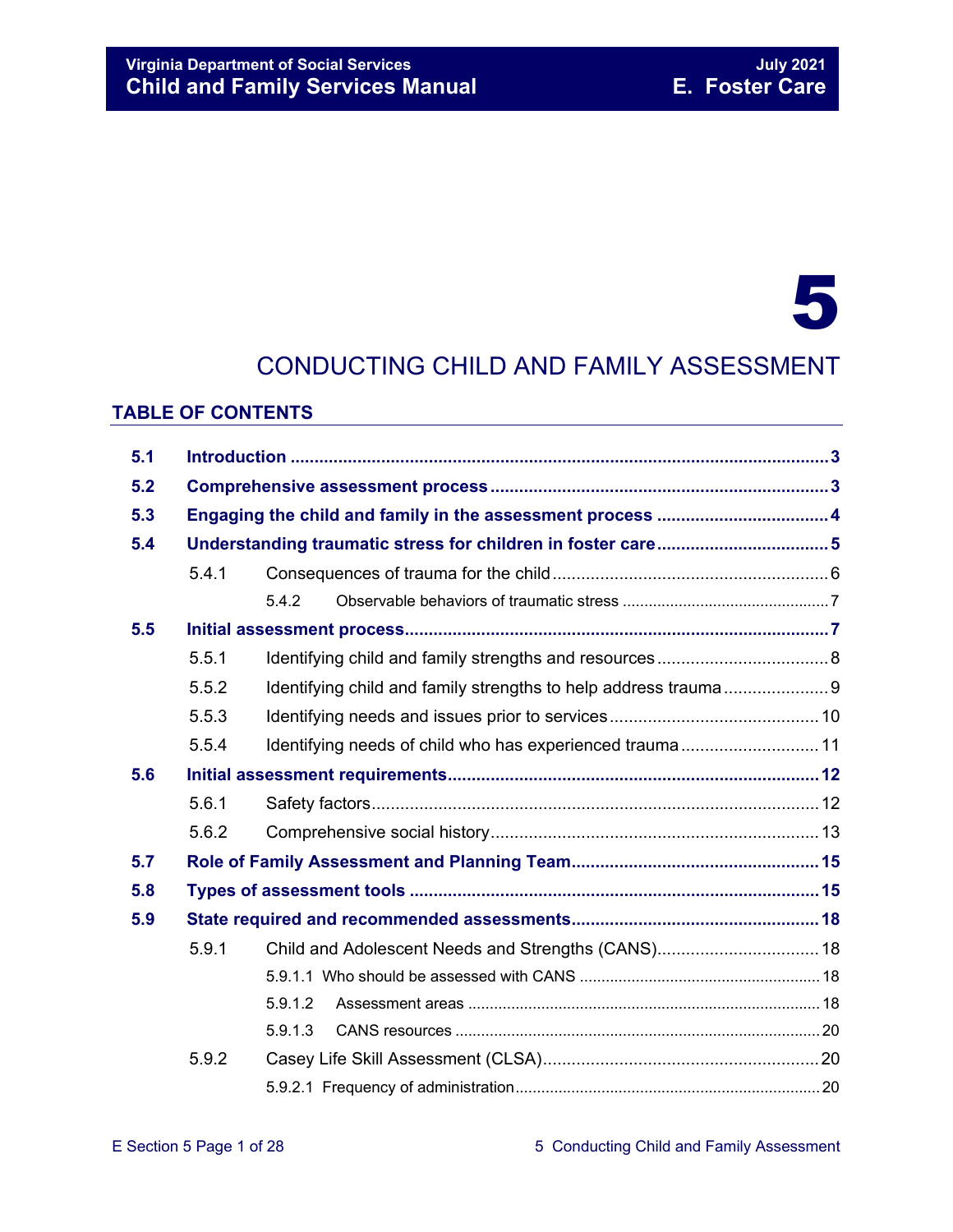| 5.11 |       |                                                               |  |  |
|------|-------|---------------------------------------------------------------|--|--|
| 5.10 |       |                                                               |  |  |
|      | 5.9.5 |                                                               |  |  |
|      | 5.9.4 |                                                               |  |  |
|      |       |                                                               |  |  |
|      | 5.9.3 | Early Periodic Screening, Diagnosis, and Treatment (EPSDT) 21 |  |  |
|      |       |                                                               |  |  |
|      |       |                                                               |  |  |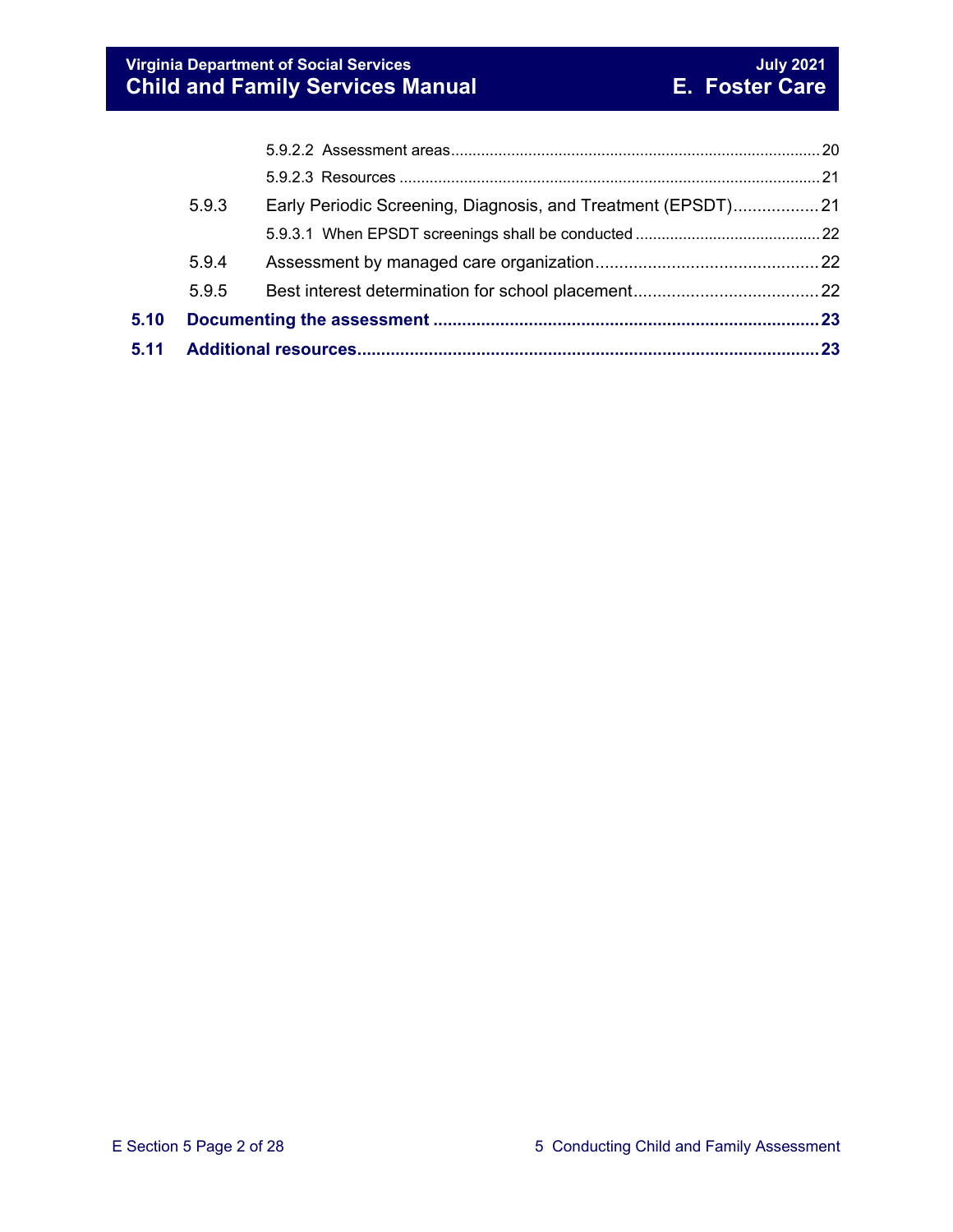# 5

## CONDUCTING CHILD AND FAMILY ASSESSMENT

#### <span id="page-2-0"></span>**5.1 Introduction**

A comprehensive child and family assessment is the essential foundation for sound decision making in partnership with the child and family. Assessment involves the continuous process of gathering information from multiple sources over time using a strength-based approach to help evaluate, with the family, the most effective strategies for achieving safety, timely permanence, and well-being for their child.

The process should be driven by the strengths and needs of the child and family, rather than the availability of services. This approach expands the diverse resources available to support the child and family. It allows the strengths and natural supports of the child, family, and extended family, as well as the formal services of the child-serving agencies and community, to be creatively matched with the identified needs and issues. This process lays the foundation for creatively designing strategies, services, and supports during service planning and service delivery to improve outcomes.

#### <span id="page-2-1"></span>**5.2 Comprehensive assessment process**

The assessment process begins with the family's first contact with the child welfare system and continues until the case is closed.

The comprehensive assessment is an ongoing process assessing the effectiveness of services provided to the child, birth parent or prior custodian, and foster and adoptive parents.

The effectiveness of services provided and the need for additional services shall be assessed every three (3) months if the goal is to return home and at least every six (6) months after placement for as long as the child or youth remains in foster care.

During a comprehensive family assessment, the service worker should: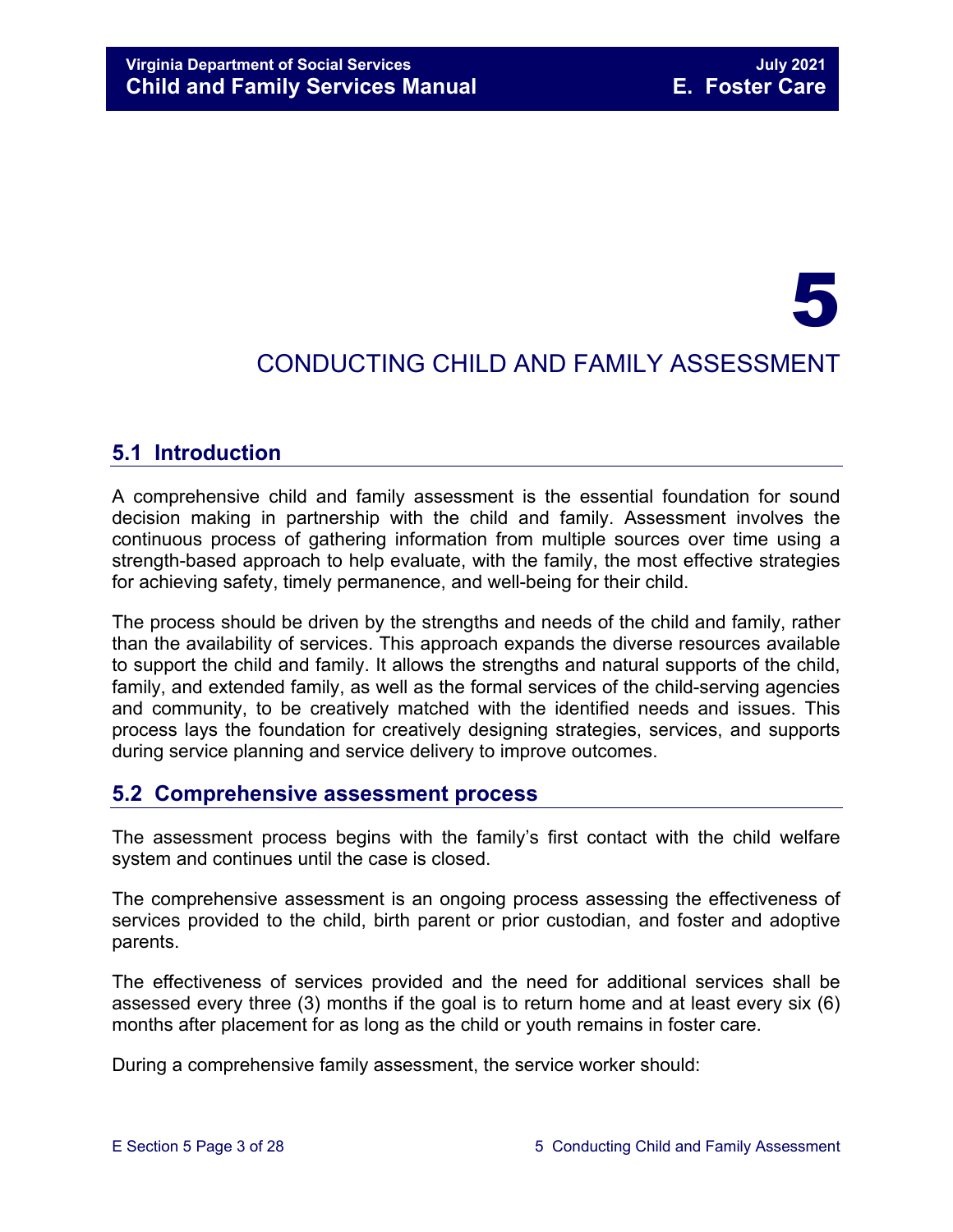- Engage and build relationships with the child, family, extended family, service providers, and other significant people to gather information.
- Observe patterns of child and family interactions over time and the impact on the child.
- Identify child and family strengths, protective factors, and resources that can be mobilized.
- Identify needs of the child and family that impact the child's safety, permanency, and well-being.
- Assess other factors that may have contributed to the child's placement in care such as: domestic violence; alcohol and drug abuse; mental health issues; chronic health problems; physical, intellectual, and cognitive disabilities; and poverty.
- Understand the broader issues impacting the family, such as employment, adequate housing, child care, transportation, needed services, and supports.
- Consider how the information gathered will guide service planning, decision making, and the efficient use of resources.

### <span id="page-3-0"></span>**5.3 Engaging the child and family in the assessment process**

As experts on their own family, the child and family are essential sources for information on what is impacting the safety, permanency, and well-being of the child. Involving the family and other significant individuals increases the effectiveness of decision making, service planning, and implementation. The service worker is more effective in gathering, analyzing, and determining the meaning of information. With better information, plans and decisions are more individualized and relevant to the family, thus increasing the likelihood of implementation and creating opportunities for lasting change.

The service worker should:

- Diligently seek out all extended family members as appropriate in the assessment process, including, but not limited to, the birth mother, birth father (including absent fathers), siblings, maternal and paternal family members, caretakers, and other individuals in the extended networks of the child and family (see [Section 2](https://fusion.dss.virginia.gov/Portals/%5bdfs%5d/Files/DFS%20Manuals/Foster%20Care%20Manuals/Foster%20Care%20Manual%2007-2020/Final%20Foster%20Care%20Manual%2007-2020/section_2_engaging_the_child_family_and_significant_adults.pdf) of this chapter).
- Strive to understand the family's perspectives, which are often affected by their life experiences and cultural and ethnic heritage.
- Involve the child and family in identifying their own strengths, needs, and motivation for changes.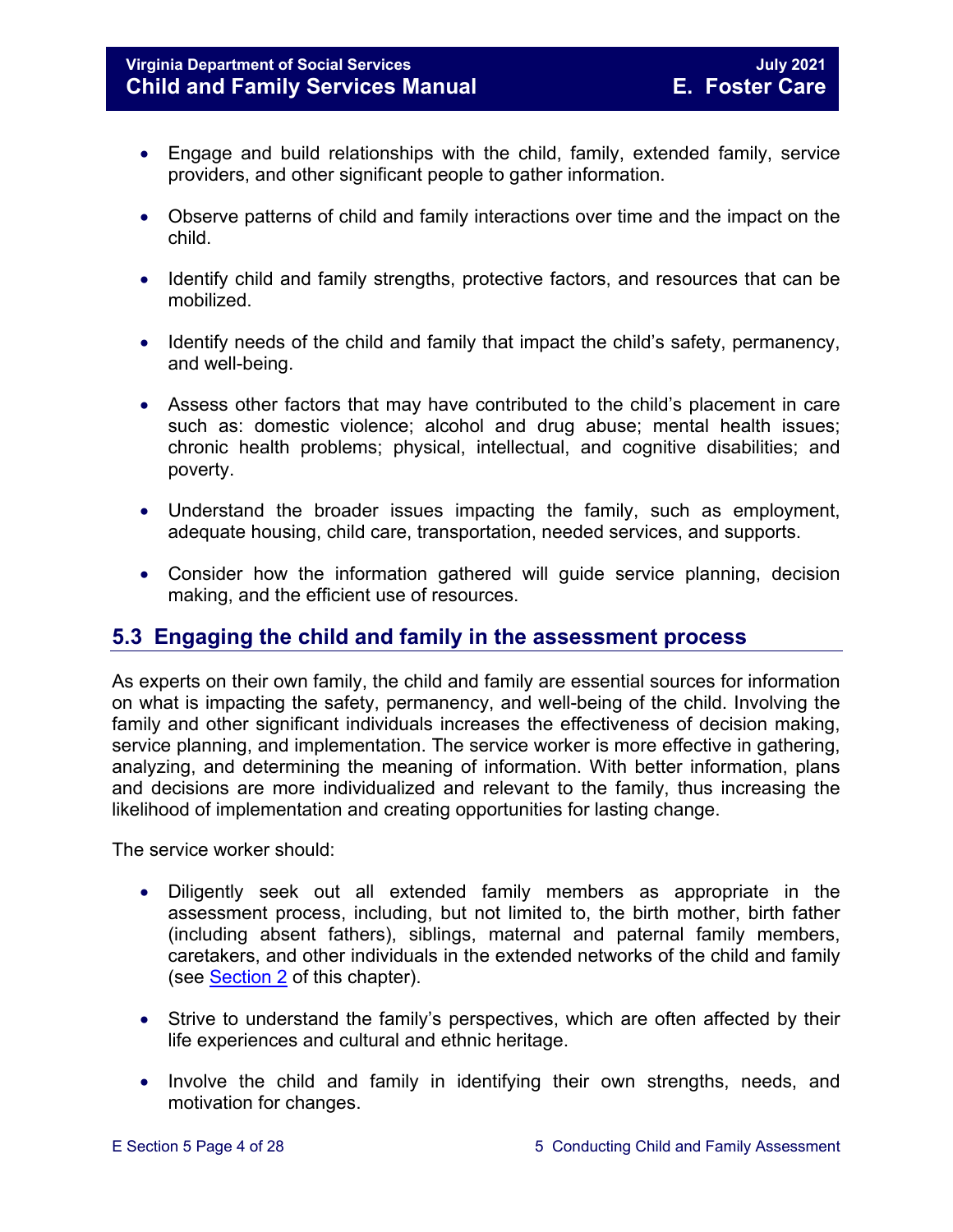#### **Virginia Department of Social Services July 2021 Child and Family Services Manual E. Foster Care**

- Explore the "natural supports" available to the child and family through their interpersonal, social, and community relationships.
- Utilize the Family Partnership Meetings to gather assessment information (see [Section 2.9](https://fusion.dss.virginia.gov/Portals/%5bdfs%5d/Files/DFS%20Manuals/Foster%20Care%20Manuals/Foster%20Care%20Manual%2007-2020/Final%20Foster%20Care%20Manual%2007-2020/section_2_engaging_the_child_family_and_significant_adults.pdf#page=19) of this chapter).

#### <span id="page-4-0"></span>**5.4 Understanding traumatic stress for children in foster care**

Approximately 90 percent of children in foster care are exposed to trauma. Complex trauma is a common and serious concern for children in foster care. It occurs when the child is exposed to multiple or prolonged traumatic events which are often invasive and interpersonal in nature. It involves simultaneous or sequential occurrence of child maltreatment, including psychological maltreatment, neglect, exposure to violence, and physical and sexual abuse. $^{\rm 1}$  $^{\rm 1}$  $^{\rm 1}$ 

In Virginia, children and youth in foster care often experience complex trauma, traumatic stress, multiple losses, and difficult challenges.

- Three out of four children in foster care are removed from their home due to child maltreatment (neglect, physical abuse, sexual abuse, and/or abandonment).
- Over half are removed due to their parents' situations (e.g., inability to cope, drug or alcohol abuse, inadequate housing).

Some children:

- Witness family violence or the victimization of close friends;
- Experience the death, loss, or separation of a significant person;
- Witness or are a victim of criminal activity (e.g., drug dealing; prostitution);
- Witness school or community violence;
- Experience serious accidents or medical trauma (e.g., surgeries, hospitalizations); and/or
- Have parents who experience their own significant challenges, including mental health or *substance use disorders*, or incarceration.

t

<span id="page-4-1"></span>Excerpted and adapted from the [Tri-Agency Letter on Trauma Informed Treatment](http://www.medicaid.gov/Federal-Policy-Guidance/Downloads/SMD-13-07-11.pdf) dated July 11, 2012 from the United States Department of Health and Human Services' Administration for Children and Families (ACF), Centers for Medicare & Medicaid Services (CMS) and Substance Abuse and Mental Health Services Administration (SAMHSA).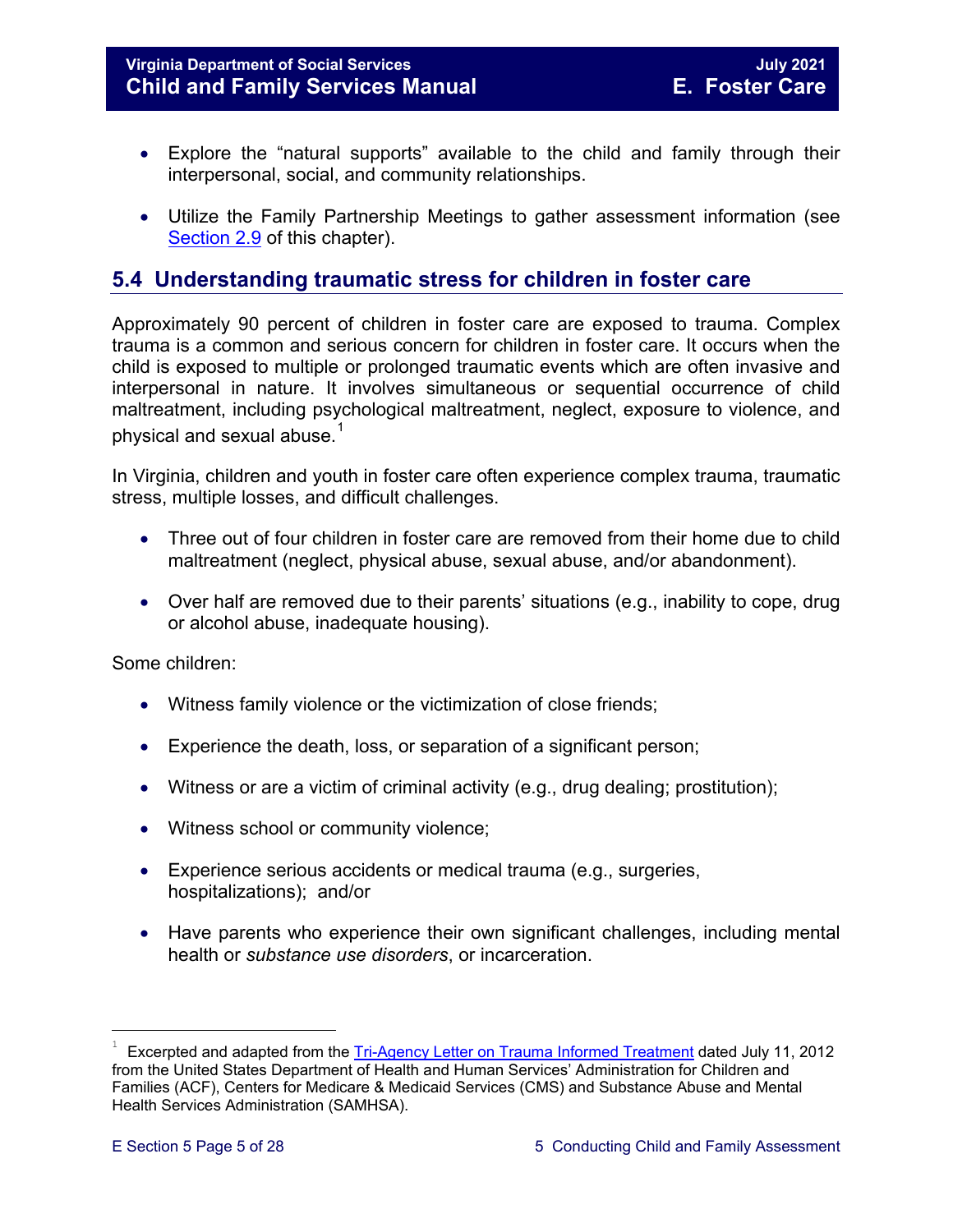#### **Virginia Department of Social Services July 2021 Child and Family Services Manual**

Upon entering foster care, children grieve the separation from their parents, caregivers, siblings, friends, significant other persons, and the loss of everything familiar. This traumatic experience is then often compounded by systemic issues in foster care that exacerbate the child's traumatic response through multiple changes in foster care placements, service workers, and school placements.

#### <span id="page-5-0"></span>**5.4.1 Consequences of trauma for the child**

In addition to the traumatic event, the child's experience of the event can create wide-ranging and lasting adverse effects on the child's developmental functioning and physical, social, emotional, or spiritual well-being. The child's response to the trauma is significantly related to the child's development stage. Adverse effects can impact the child's physiological responses; emotional responses; ability to think, learn, and concentrate; impulse control; self-image; and relationships with others.

- The child can become emotionally overwhelmed by the intense fear, anger, shame, and helplessness that they feel following a traumatic experience.
- Seemingly innocuous events such as sounds, smells, places, and other trauma reminders may reconnect the child with the emotional states of fear, terror, and hopelessness produced by the trauma.
- The child's mistaken feelings of guilt and self-blame for the negative events in his or her life may lead to a sense of hopelessness.
- The child can have difficulty regulating emotions, knowing and describing feelings and internal states, and appropriately communicating wishes and desires to others.
- A child's traumatic experiences can alter his or her worldview, sense of safety, and ability to interpret the meaning of the behavior of others including people who are trying to help. The child now sees the world as uncertain, untrustworthy, and unpredictable.

Sustained, chronic, or multiple exposures to trauma can impact the child's development and the child's ability to form attachments, to develop relationships, to self-regulate, and to learn. Traumatic events may create new or secondary problems in the child's life (e.g., difficulties in school, problems with *substance use disorder*).These difficulties may be adaptive in the short term but have the potential to interfere with the child's long term recovery.

- The child's development of age-appropriate self-regulation may be delayed.
- The child's inability to regulate emotions may interfere with his or her ability to function in a family, in a traditional classroom, and with peers.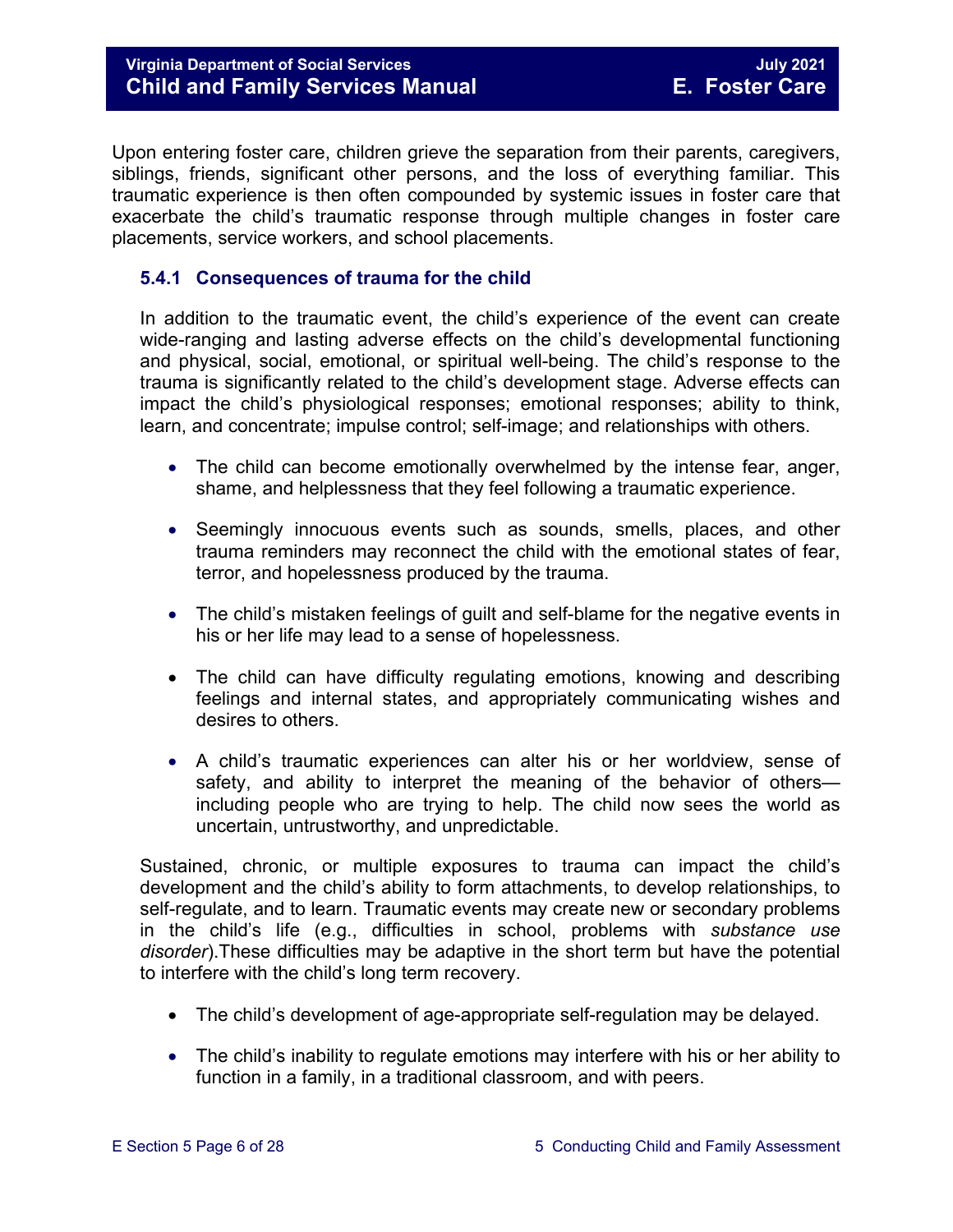- "Bad behavior" is most often the traumatized child's attempt at self-regulation. When faced with trauma reminders, the child's resulting behaviors may be an appropriate response to internal turmoil but may seem inappropriate in the current situation.
- The child can isolate himself or herself from family, peers, and social and emotional support.
- The child's ability and motivation to succeed in social and educational settings may be impaired.
- The child may engage in reckless, high-risk, or destructive coping behaviors.

Without help and support, children often develop a variety of negative coping responses to traumatic stress. A child's response to traumatic stress may manifest across multiple domains of functioning and developmental processes, including emotional, behavioral, interpersonal, physiological, and cognitive functioning. These responses may have both short- and long-term consequences for the child's wellbeing in education, physical health, mental health, and life trajectory.

Across the life span, complex trauma has been linked to a wide range of problems, including addiction, chronic physical conditions, depression and anxiety, selfharming behaviors and other psychiatric disorders. $^{\text{\tiny{2}}}$  $^{\text{\tiny{2}}}$  $^{\text{\tiny{2}}}$ 

#### <span id="page-6-0"></span>**5.4.2 Observable behaviors of traumatic stress**

Children manifest symptoms of traumatic stress through behaviors. Service workers and caregivers should be aware of various behaviors seen in children and youth who have experienced trauma and/or mental health issues. See **5.11** [Additional](#page-22-1)  [Resources](#page-22-1) for more information.

#### <span id="page-6-1"></span>**5.5 Initial assessment process**

A comprehensive initial assessment increases the likelihood of matching services, resources, and supports to address the critical needs and issues for the child and family, thus increasing the likelihood of safety, timely permanency, and well-being for the child.

Ĩ.

<span id="page-6-2"></span>Information in this section excepted and adapted from:

<sup>•</sup> [Tri-Agency Letter on Trauma Informed Treatment](http://www.medicaid.gov/Federal-Policy-Guidance/Downloads/SMD-13-07-11.pdf) dated July 11, 2012 from the United States Department of Health and Human Services' Administration for Children and Families (ACF), Centers for Medicare & Medicaid Services (CMS) and Substance Abuse and Mental Health Services Administration (SAMHSA).

<sup>•</sup> Child Welfare Trauma Training Toolkit: Trainer's Guide-1st Edition March 2008 The National Child Traumatic Stress Network. www.NCTSN.org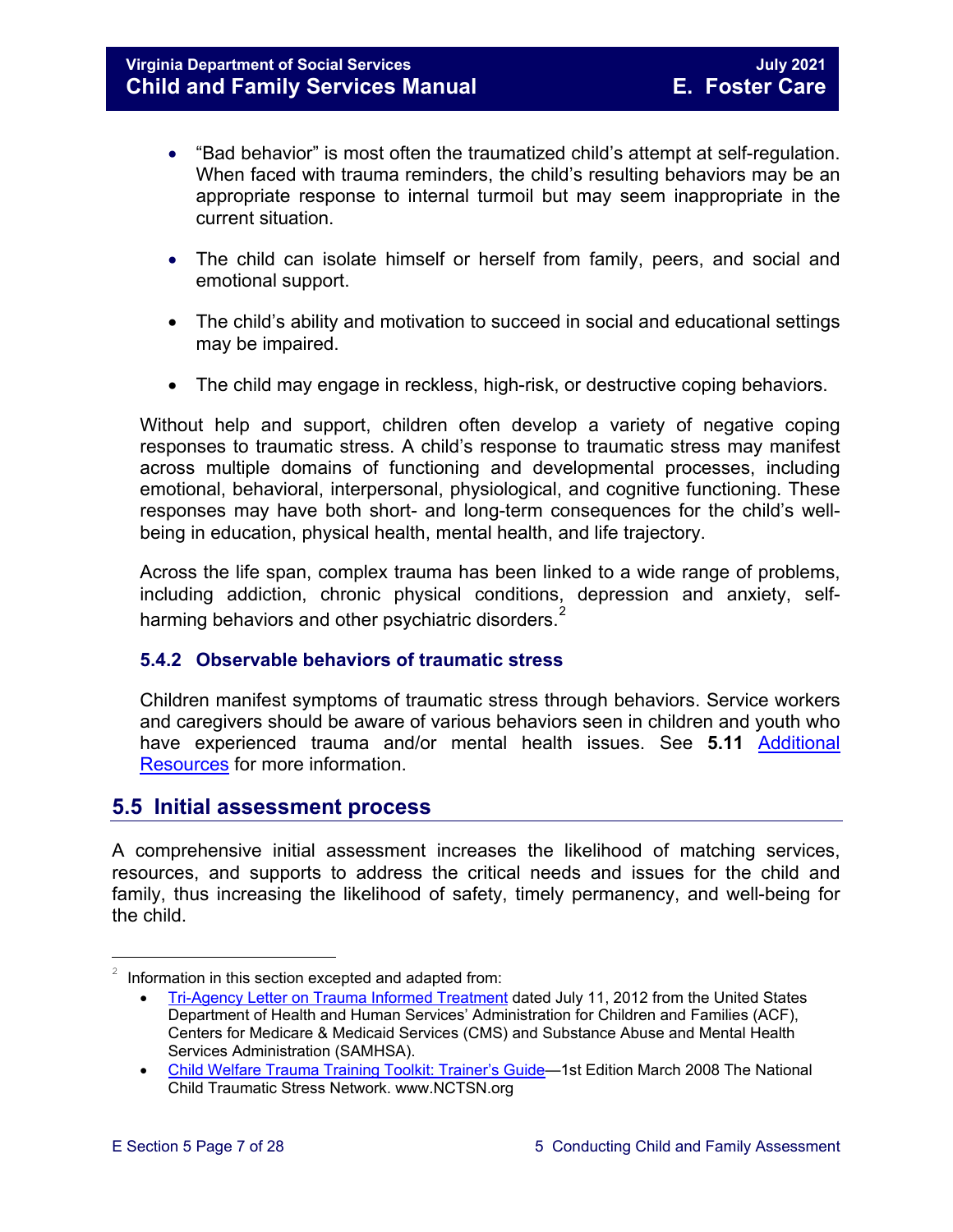In conducting the initial assessment, the service worker should:

- Engage with the child, family members, and other significant individuals to:
	- o Discuss the purpose, process, participants' roles, and any questions and concerns about the assessment process.
	- $\circ$  Identify language needs and any cultural and religious traditions that need to be respected and taken into account in planning and implementing services.
	- $\circ$  Explore strengths, interests, resources, and formal and informal supports.
	- o Identify issues and needs they feel need to be addressed.
- Identify the child's trauma experiences and their impact on the child's behavior to guide services and supports.
- Review previous records for existing information related to strengths, needs, services, family history, and potential supports to the family and child.
- Incorporate information gathered from other assessments, including any safety and risk assessments from other programs and agencies.
- Talk with other service providers and key individuals from places where the child spends time, such as school, sports, work, and religious organizations.
- Determine whether other specialized assessments are needed.
- Identify strengths of child and family, including formal and informal supports.
- Identify immediate issues, concerns, and needs.
- Identify broader issues that create challenges and opportunities.
- Consider services that will meet immediate needs of the child and family.
- Begin identifying ways to address the broader needs of the child and family.

#### <span id="page-7-0"></span>**5.5.1 Identifying child and family strengths and resources**

The strengths, resources, and natural supports of the child, extended family, community, and agencies should be explored. Examples may include:

• Child complies with rules at grandmother's home.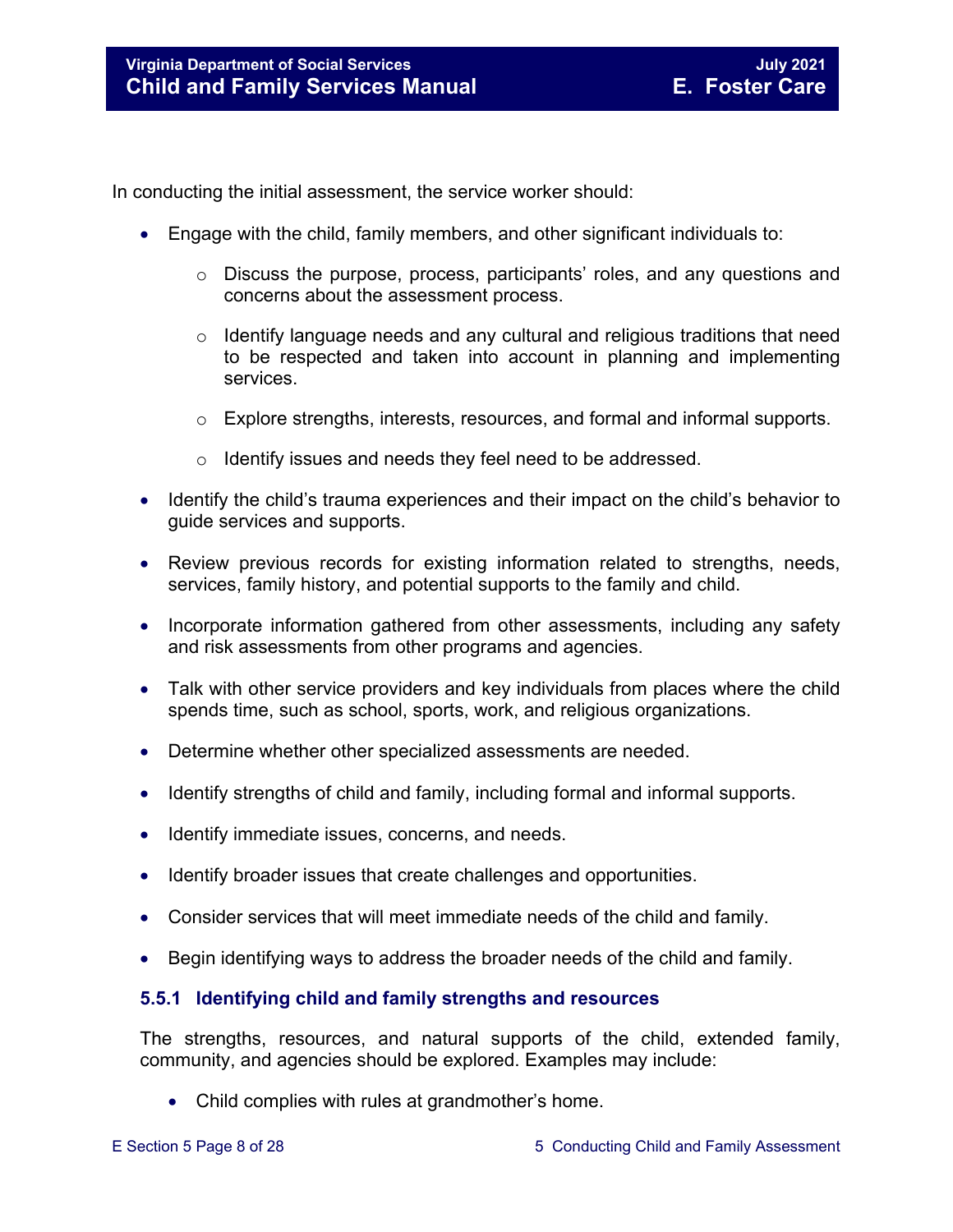- Mother can identify when child is going to explode with anger.
- Aunt is willing to help.
- Neighbor's older child is a positive influence.
- An older sibling is working with a therapist on anger management.
- Child enjoys basketball and has strong relationship with coach.
- Child wants to be a car mechanic like an uncle.

After the strengths are identified, creative strategies should be brainstormed and explored on how to use these strengths to address identified needs. This approach allows the family to improve their capacity to meet their own needs. Continuing the example above: after a safety plan is developed, the child could go to the grandmother's house in the afternoon to do homework since the child complies with her rules, the aunt could drive the child to her house, the completed homework could be celebrated by the child's choice of playing basketball, playing with the neighbor's child, or working on a car with his uncle; the grandmother could mentor the mother on enforcing rules.

#### <span id="page-8-0"></span>**5.5.2 Identifying child and family strengths to help address trauma**

Children often have a variety of strengths, protective factors, and coping strategies that promote positive adjustment to traumatic experiences and complex trauma. Service workers and caregivers should identify these strengths and support the child and family in further developing and using these strengths and strategies.

Examples of protective or ameliorating factors that can moderate the impact of traumatic stress include:

- Child's strengths:
	- o Easygoing temperament.
	- o Social and emotional competence of child.
	- o High intellectual ability.
	- o Problem solving-skills.
	- o Coping skills and self-regulation.
	- o Social connections and support.
	- o Promotion of self care.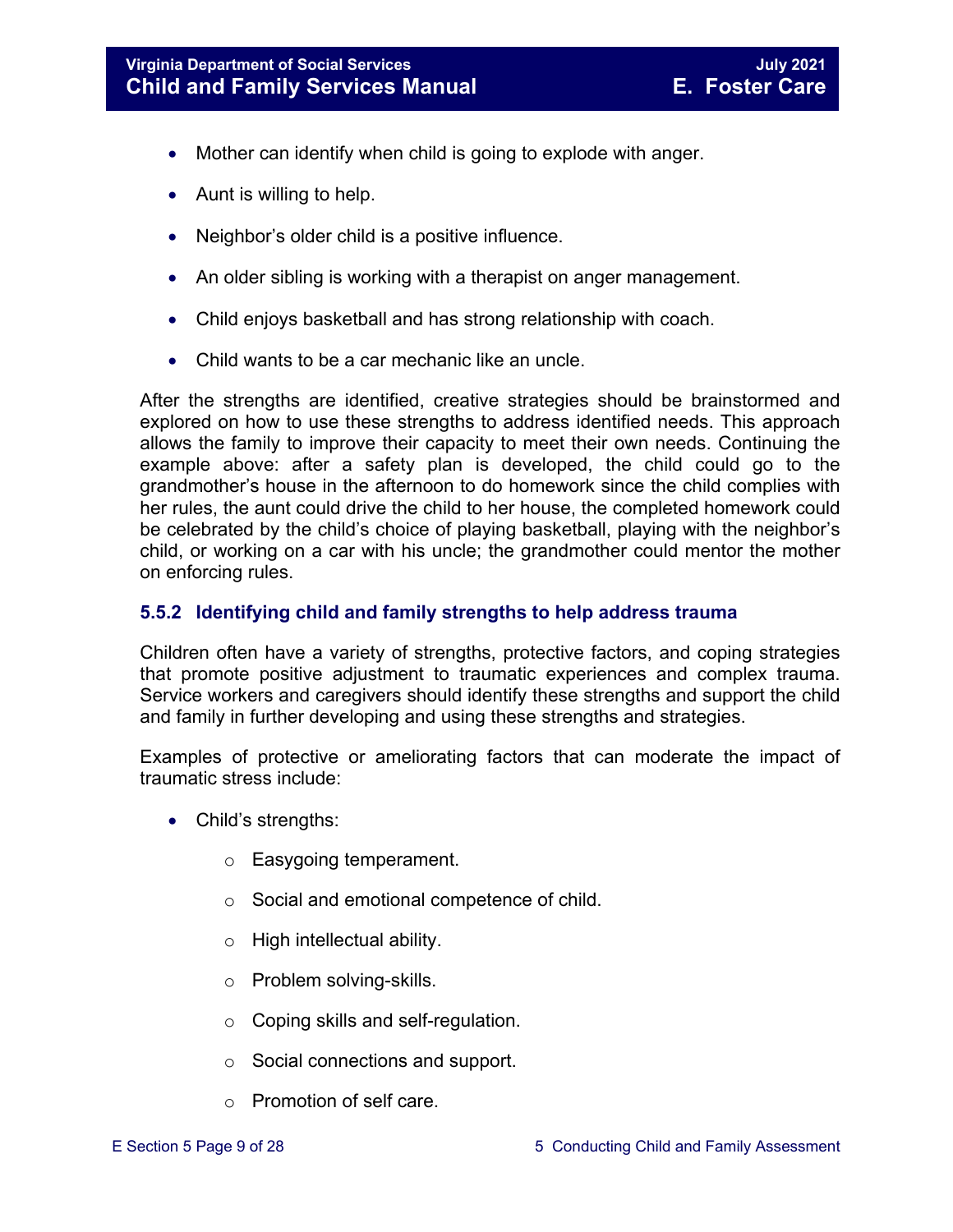- o Sense of control.
- Parent and family strengths:
	- $\circ$  Secure attachment to adult figures who are present on a day to day basis.
	- o Stable, permanent environment.
	- o Structure and routine.
	- o Concrete supports available to family.
	- $\circ$  Social connections and supports available to family.
	- o Temperament match with caregivers.

#### <span id="page-9-0"></span>**5.5.3 Identifying needs and issues prior to services**

The needs of the child and family should be identified before considering service and placement options. Rather than first identifying the service or placement type that is expected to meet most of the child's and family's needs, service workers should first identify the immediate needs and issues for the child and family, and then identify alternative strategies, services, and supports for addressing each one. This approach allows creative brainstorming and leads to more effective and successful strategies for working with families.

Needs are separate from services. Children do not need anger management services or treatment foster care. While these services may become part of the complement of services and strategies to address identified needs, they are not needs. Examples of needs may include:

- Being safe from abuse and neglect.
- Living with a stable and permanent family.
- Managing free time after school before parent comes home.
- Reacting to disappointments without aggressive behavior.
- Doing homework to improve grades at school.
- Learning effective parenting skills.
- Increasing positive social and peer supports.
- Developing specific independent living skills.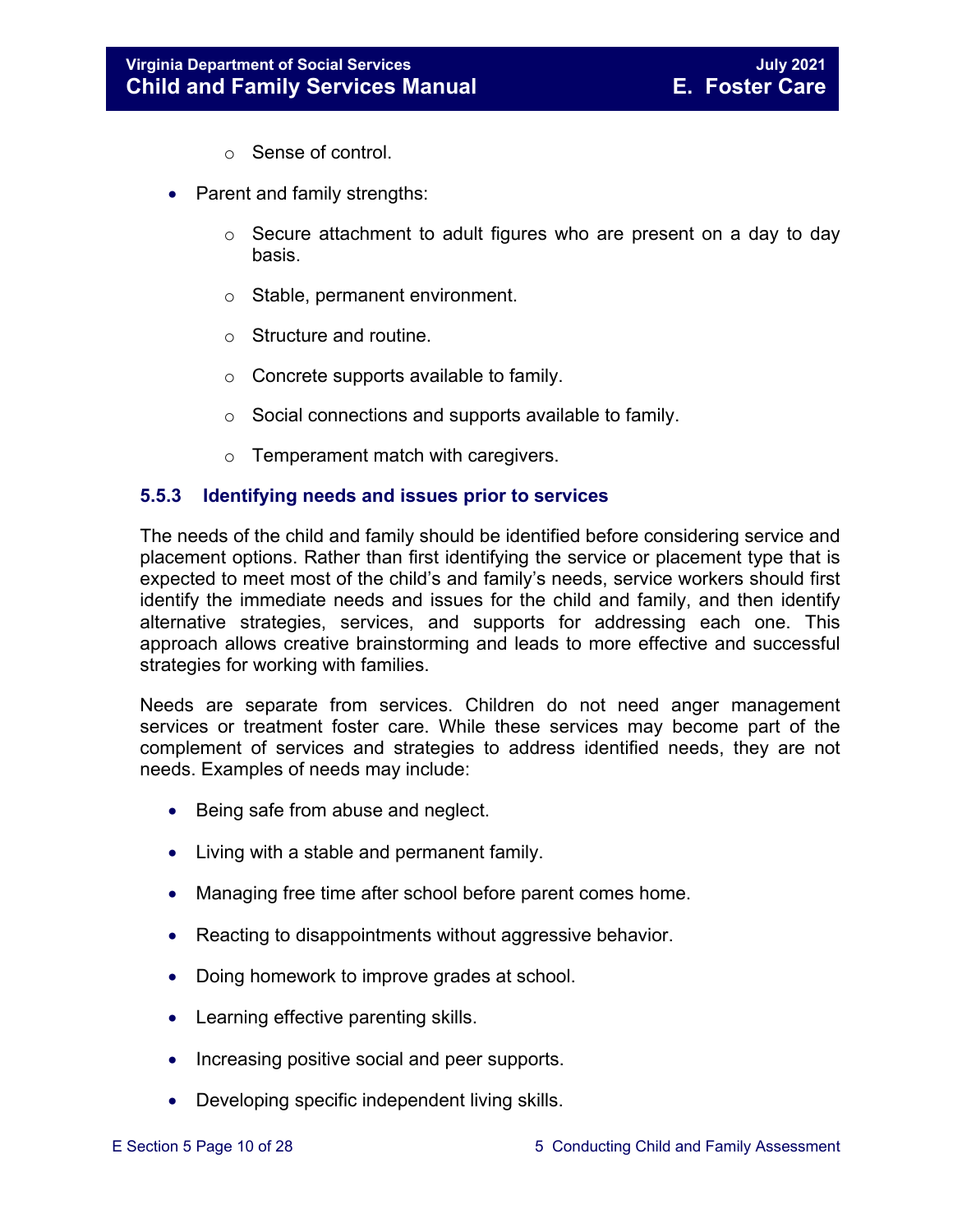Defining needs before identifying services allows more creative solutions to be explored through mobilizing family and community strengths.

#### <span id="page-10-0"></span>**5.5.4 Identifying needs of child who has experienced trauma**

The traumatized child needs to:

- Develop a sense of physical and psychological safety in a caring, stable and permanent family.
- Maximize his or her sense of internal safety.
- Understand his or her reactions through psycho-education.
- Understand that the trauma is only part of who he or she is.
- Reduce overwhelming emotions.
- Work through his or her emotions and learn to manage them effectively.
- Integrate the traumatic experience(s).
- Make new meaning of his or her trauma history and current experiences.
- Feel stable or organized in his thinking so he can function optimally.
- Reclaim age-appropriate power and make sound decisions through skill enhancement and future orientation.
- Communicate with those who advocate and make decisions on his behalf.
- Engage in positive and stable relationships.

The service worker should help identify resources and strategies to assist the child's family and caregivers in helping the child heal through:

- Regulating their emotional response to the child's behavior.
- Assisting the child in regulating his emotions.
- Talking with the child about the trauma in appropriate ways.
- Providing structure and nurturing.
- Challenging the child in developmentally appropriate ways to increase age appropriate skills and abilities.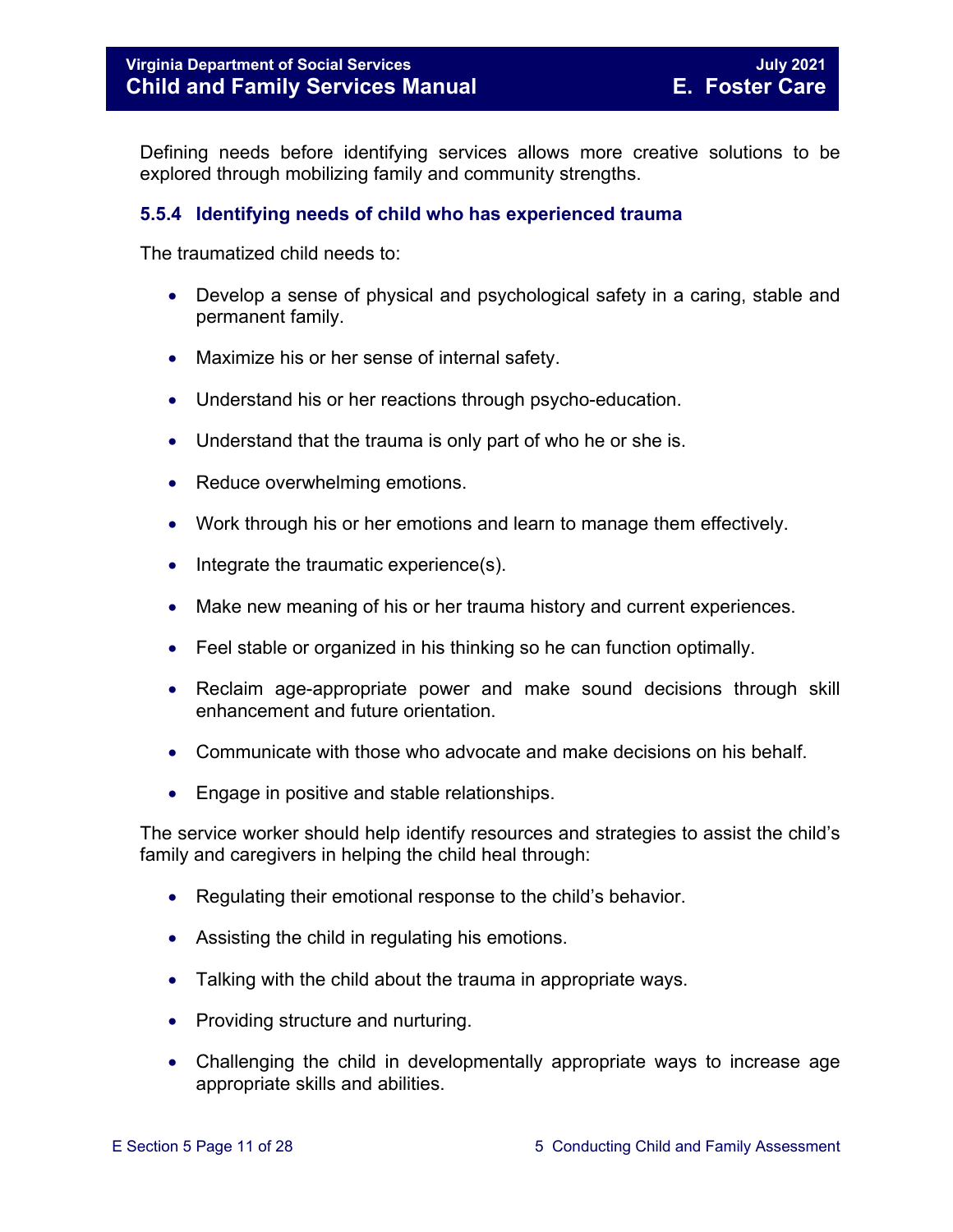• Shifting the child's negative world and self view by giving the child positive messages through language and behavior (e.g., communicate "It wasn't your fault; you're a good child; you deserve to be taken care of by parents who will keep you safe; your needs are important").

#### <span id="page-11-0"></span>**5.6 Initial assessment requirements**

The initial assessment is the basis for developing a foster care plan that addresses immediate child and family needs and selecting a specific foster care permanency goal.

The initial assessment shall:

- Incorporate information contained in the Child Protective Services Safety Assessment and Family Risk Assessment completed when the child was removed from the home.
- Include a comprehensive social history of the child and family.
- Address the initial foster care goal and incorporate beginning exploration of relative resources and the formulation of a concurrent goal.
- Include a description of how the child, youth, birth parent or prior custodian, and other interested individuals were involved in the decision making process.
- Be entered into OASIS **within 30 days** of LDSS acceptance of the child for placement, using the assessment screen (unless otherwise noted) and completing all the required elements of appropriate screens.

#### <span id="page-11-1"></span>**5.6.1 Safety factors**

The completed Child Protective Services Safety Assessment shall be copied and pasted into the appropriate element of OASIS assessment screen. Identified safety factors shall be taken into consideration in transferring the child's custody or placement to the LDSS such as:

- The child's vulnerability (conditions that result in the child's inability to protect self) including:
	- o Whether the child is fearful of the caretaker or other household members.
	- $\circ$  The child's age.
	- o The child's developmental and mental health needs.
- Caregiver behaviors such as: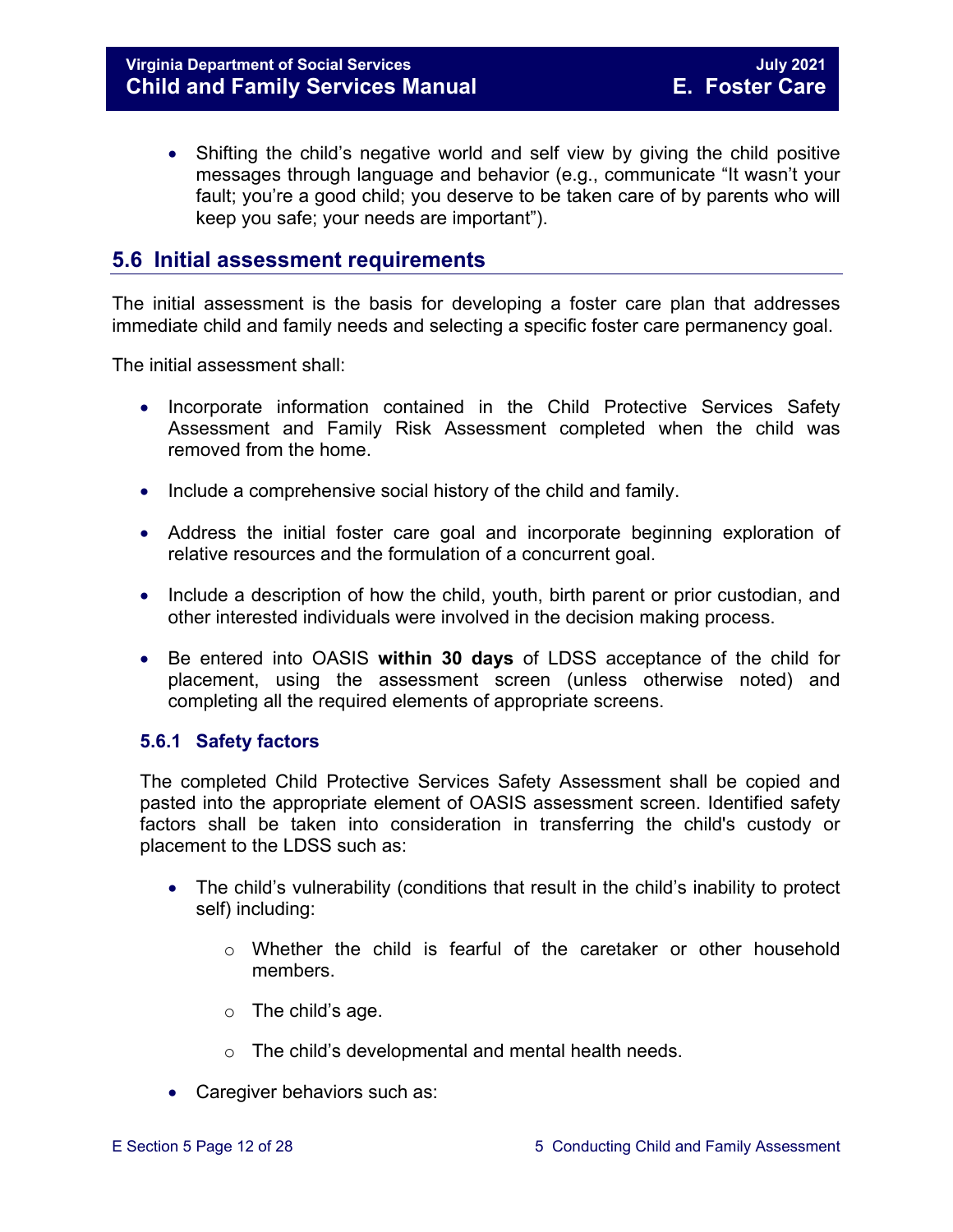- o Having caused serious harm to the child or threats to cause harm.
- $\circ$  Previous maltreatment of a child.
- $\circ$  Failure to protect or provide the necessary supervision to protect the child from serious harm.
- $\circ$  Explaining any injury inflicted on the child in such a way that is questionable or inconsistent with the nature of the injury.
- o Refusing the LDSS workers access to the child.
- o Failure to meet the child's need for food, clothing, shelter, and/or medical and/or mental health care.
- o Providing physical living conditions are hazardous and threatening to the child.
- o Substance use that is or has seriously affected their ability to supervise, protect, or care for the child.
- $\circ$  Behavior toward the child that is or has been violent or out-of-control.
- o Descriptions about or acts towards the child that are predominately negative.
- o A history of or suspected child sexual abuse.
- $\circ$  Physical, intellectual, or mental health status that seriously affects their ability to supervise, protect, or care for the child.

#### <span id="page-12-0"></span>**5.6.2 Comprehensive social history**

In addition to basing the initial assessment on the Child Protective Services Safety Assessment, a comprehensive social history is critical for understanding the strengths, needs, and experiences of the child entering care. A social history also allows the service worker to explore the full range of assets the family brings, as well as additional needs to address that may increase the likelihood of a safe and stable reunification.

A comprehensive social history including well-being information should be based on consideration of at least the following factors

- Background history about the child including but not limited to:
	- o Family relationships.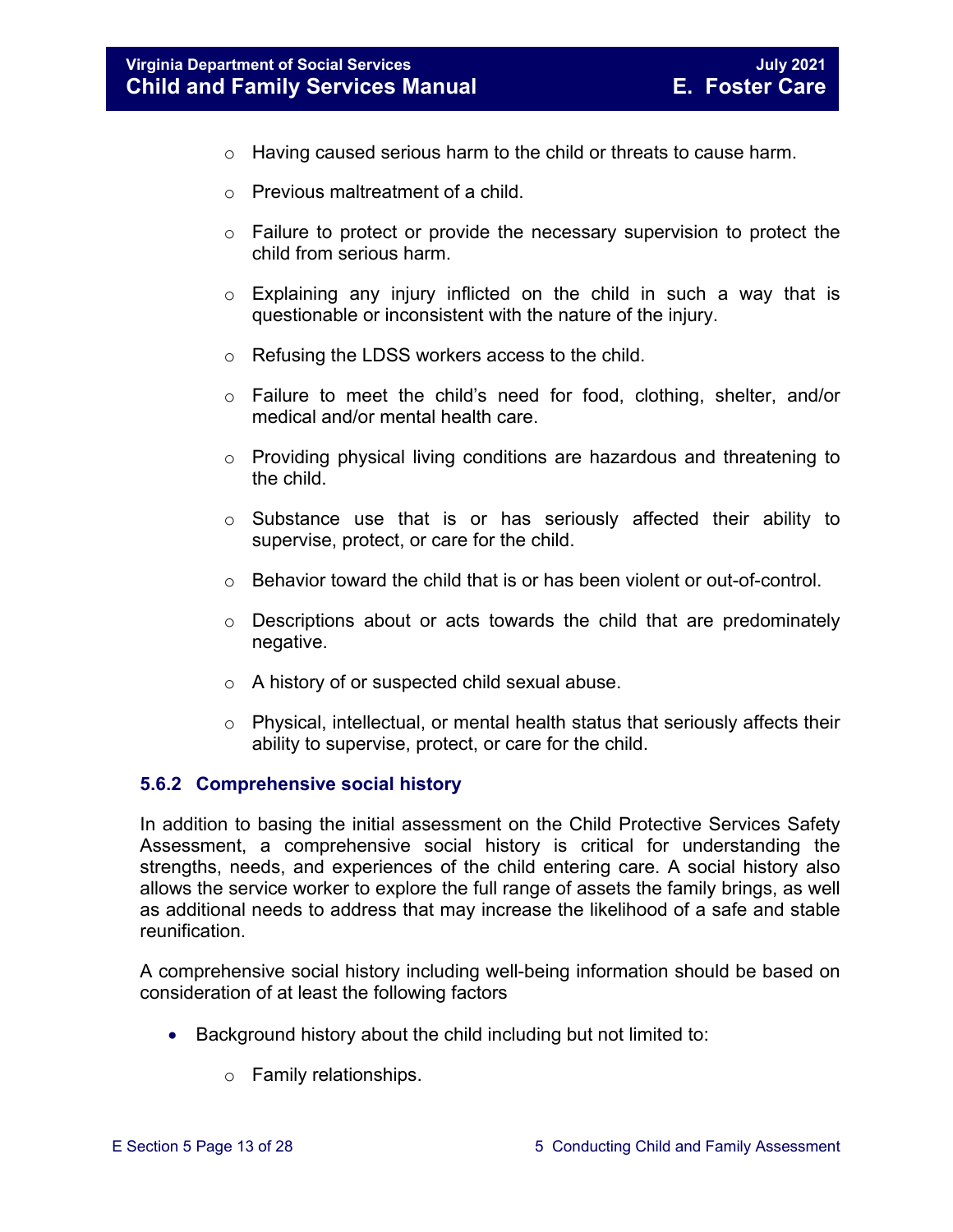#### **Virginia Department of Social Services July 2021 Child and Family Services Manual**

- $\circ$  Peer/adult social relationships including the child's relationship to previous caretakers or other adults with whom the child might live.
- Parent, child, family, and community strengths and risk factors present.
- Child health information. The service worker should use the health information screens in OASIS to document the information below. This information should be based on all available health assessments, evaluations, and reports by qualified professionals knowledgeable of the child's health and/or health history. Information to be recorded includes:
	- o Child demographics and physical description of the child.
	- o Birth information.
	- o Disability information.
	- o Child's health care providers.
	- o Child's current medical information, including: health insurance; whether the child's immunizations are up-to-date as of the child's last medical appointment; and dates of the child's last physical and dental exam.
	- o Child's medications, including psychotropic medications.
	- o Child's current medical and mental health conditions, allergies and special diet requirements.
	- $\circ$  Child's health history, including: birth and early development issues; prior accidents, illnesses, or conditions that no longer exist; prior hospitalizations.
	- $\circ$  Health history of child's birth family, to the extent known.
- Child's educational achievement and challenges. The service worker should use the child's educational screens in OASIS to document the following:
	- o School information
	- o Best Interest Determination meeting(s)
	- o Educational information (grade level, school performance, special education status, and strengths/needs)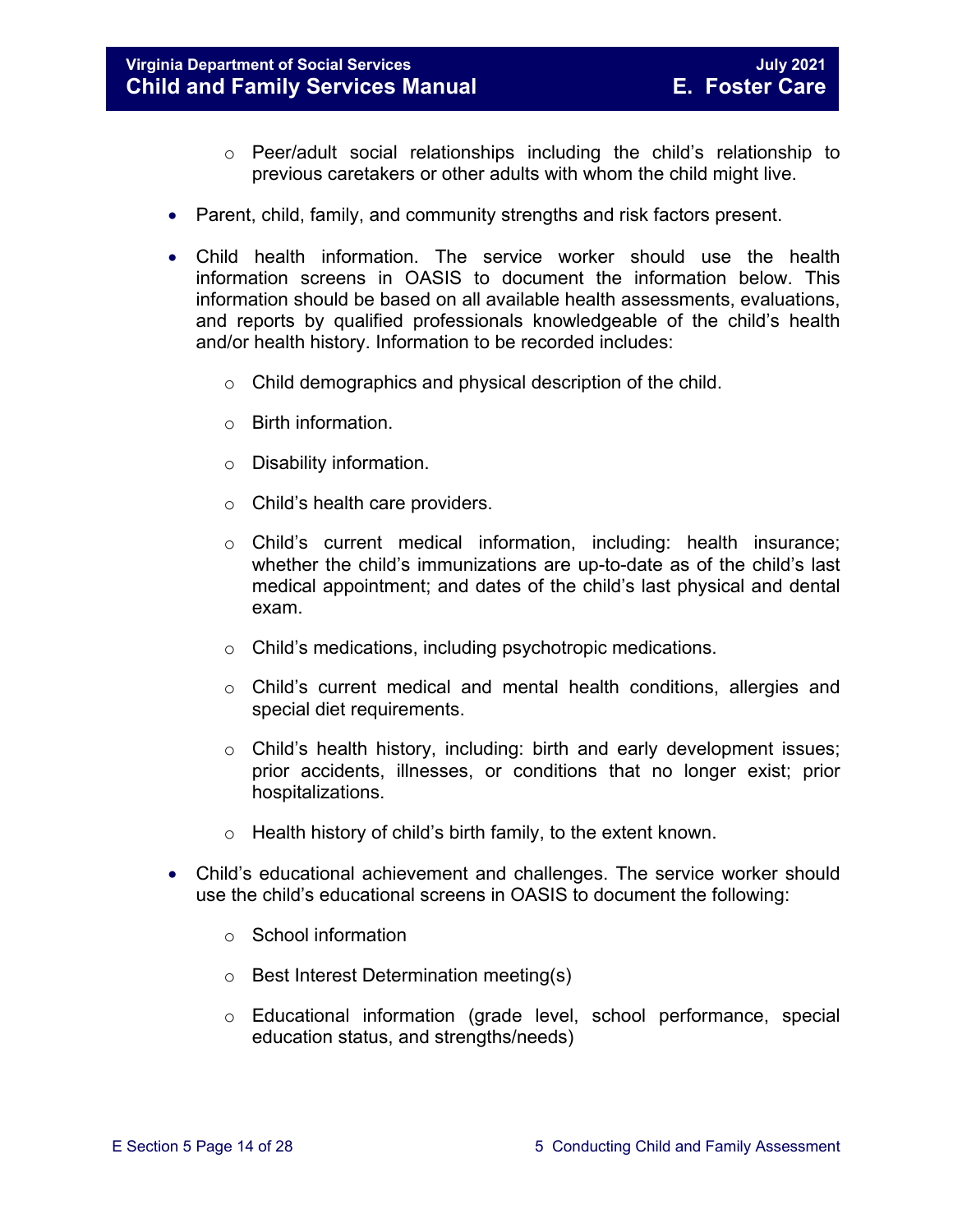- Background history about the child's family and/or previous custodians including but not limited to:
	- o Substance use or abuse.
	- o Emotional stability.
	- o Sexual abuse.
	- o Resource management and basic needs.
	- o Parenting skills.
	- o Household relationships/domestic violence.
	- o Caretaker abuse or neglect history.
	- o Social or community support system.
	- o Physical health.
	- o Communication skills.

#### <span id="page-14-0"></span>**5.7 Role of Family Assessment and Planning Team**

When a child is referred to the Family Assessment and Planning Team (FAPT), the FAPT assessment should be used to complement and inform the comprehensive assessment process. It may substitute for the initial foster care assessment as long as the requirements for the initial foster care assessment are met. The FAPT assessment information shall be entered into OASIS.

In addition to the above assessment requirements, all children receiving CSA-funded services shall have a standardized assessment using a tool approved by the State Executive Council. See [\(Section 5.9.1\)](#page-17-1) of this chapter for information on the Child and Adolescent Needs and Strength Assessment (CANS).

#### <span id="page-14-1"></span>**5.8 Types of assessment tools**

The following types of assessment tools can be helpful in assessing the strengths and needs of the child and/or the family:

• Trauma assessments, including Virginia's Child and Adolescent Needs and [Strengths \(CANS\) Assessment](https://www.csa.virginia.gov/CANS) modules to screen for trauma, sexual abuse, and violence needs *and the Screening for Experiences and Strengths (SEAS) screening tool to identify trauma and victimization experiences and symptoms (available as part of the [Virginia Heals Toolkit\)](https://virginiaheals.com/toolkit/#screen).*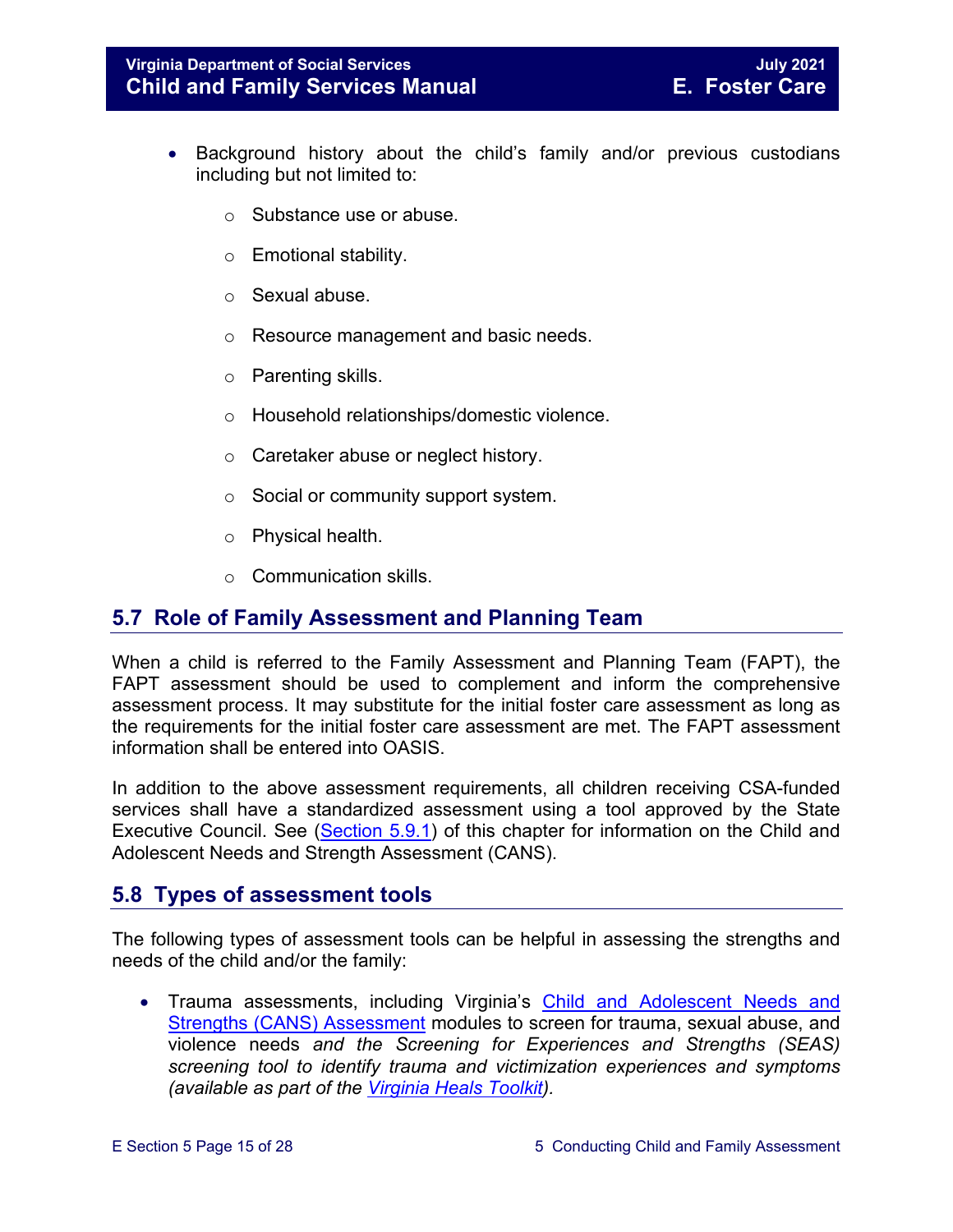- Developmental assessments.
- Risk and safety assessments.
- Reunification assessments.
- Child and family comprehensive assessments.
- Life skills assessments.
- Educational assessments.
- Behavioral health assessments.

The following tools are often used by service workers to gather information from family members and other individuals in order to gather a comprehensive picture of the family. These tools are designed to be helpful in the assessment process but are not the actual assessment itself. Genograms and ecomaps in particular should be used after discussion with and training from others experienced in their use.

- **Genogram**. The genogram was first developed and popularized in clinical settings by Monica McGoldrick and Randy Gerson. The genogram (pronounced: jen-uh-gram) lets the worker and family members quickly identify and understand patterns in the family history. The genogram is a tool that helps map out relationships and traits in the family. There are many books on this topic as well as many websites. Genograms can vary significantly and are only limited by your imagination. Most genograms include basic information about number of families, number of children of each family, birth order, and deaths. Some genograms also include information on disorders running in the family, such as alcoholism, depression, diseases, alliances, and living situations. Basic [Genogram](http://www.genopro.com/genogram_components/default.htm)  [components](http://www.genopro.com/genogram_components/default.htm) can be accessed on the GenoPro website. *Beginning mid-2021, Virginia's automated child welfare information system will include the ability to complete and maintain a genogram within the electronic system.*
- **Ecomaps**. An Ecomap is a pictorial representation of a family's connections to persons and/or systems in their environment. It can illustrate three separate dimensions for each connection:
	- o The STRENGTH of the connection (Weak; tenuous/uncertain; Strong).
	- $\circ$  The IMPACT of the connection (none; draining resources or energy; providing resources or energy).
	- o The QUALITY of the connection (Stressful; Not stressful).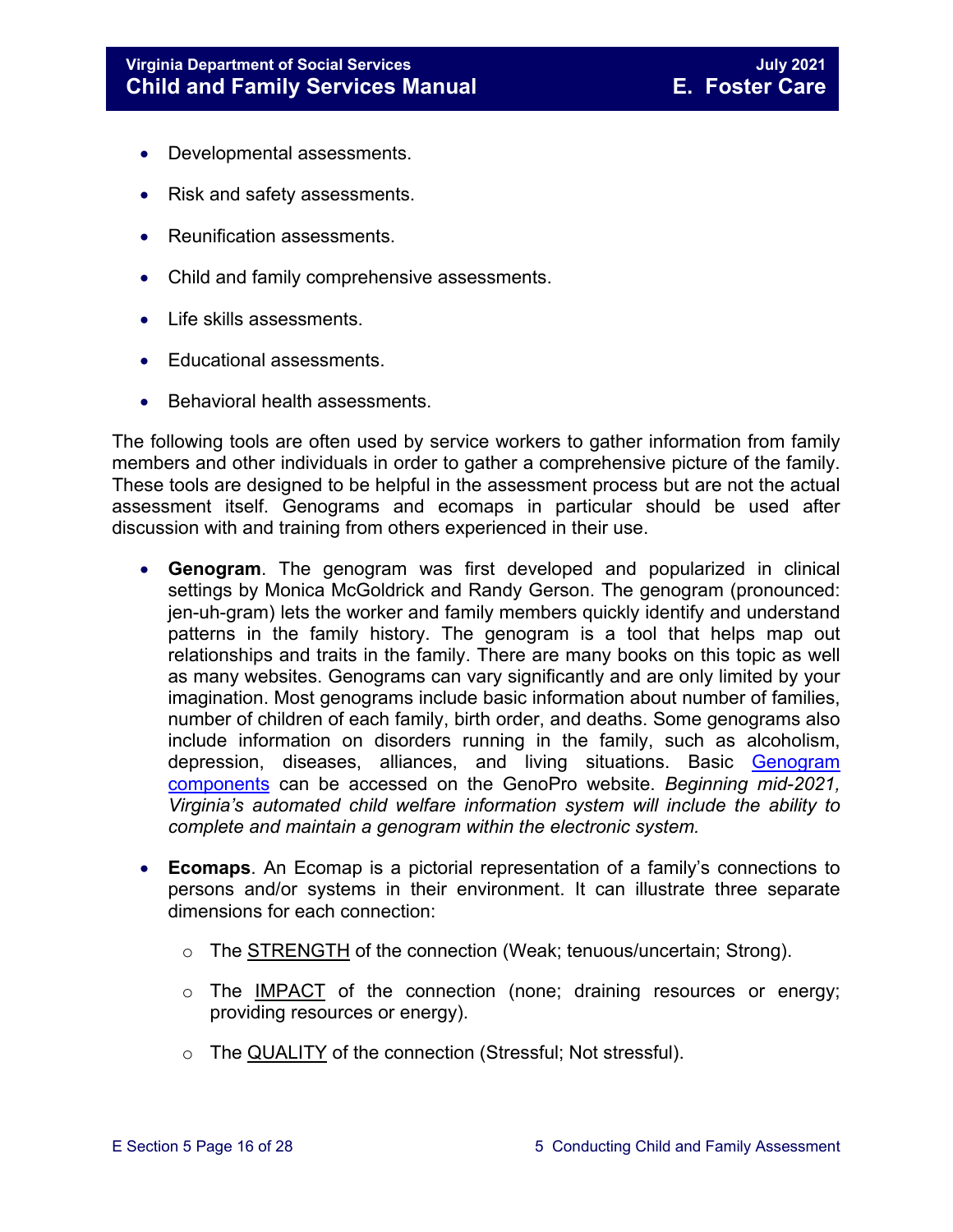As with genograms, there are many books that discuss the purpose and use of ecomaps including social work textbooks on assessment. The internet and public library are additional sources for information on ecomaps.

The purpose of an ecomap is to support classification of family needs and decision making about potential interventions. Further, it is to create shared awareness (between a family and their service workers) of the family's significant connections, and the constructive or destructive influences those connections may be having. Ecomaps enable a structured, consistent process for gathering specific, valuable information related to the current state of a family or individual being assessed. They support the engagement of the family in a dialogue that can build rapport and buy-in, while heightening the awareness of the caseworker and family. Ecomaps are used to:

- $\circ$  Identify and illustrate strengths that can be built upon and weaknesses that can be addressed.
- $\circ$  Summarize complex data and information into a visual, easy-to-see-and understand format to support understanding and planning.
- $\circ$  Illustrate the nature of connectedness and the impact of interactions in predefined "domain" areas, indicating whether those connections and interactions are helping or hurting the family. Part of this value is in supporting the concept of observing "resource and energy flow" to and from a family as a result of its connections and interactions with its environment.
- o Provide a consistent base of information to inform and support intervention decisions
- $\circ$  Allow objective evaluation of progress; workers can observe impact of interventions, both on the family and on other elements of their environment.
- o Support discussion of spiritual and value-related issues in a constructive way.
- $\circ$  Help support integration of the concept of family assessment as an ongoing process.
- $\circ$  Integrate the values and concepts and the real power of System Theory in a practical way.
- o Force the building of interviewing and other skills for staff.
- o Support effective presentation of families' issues for court.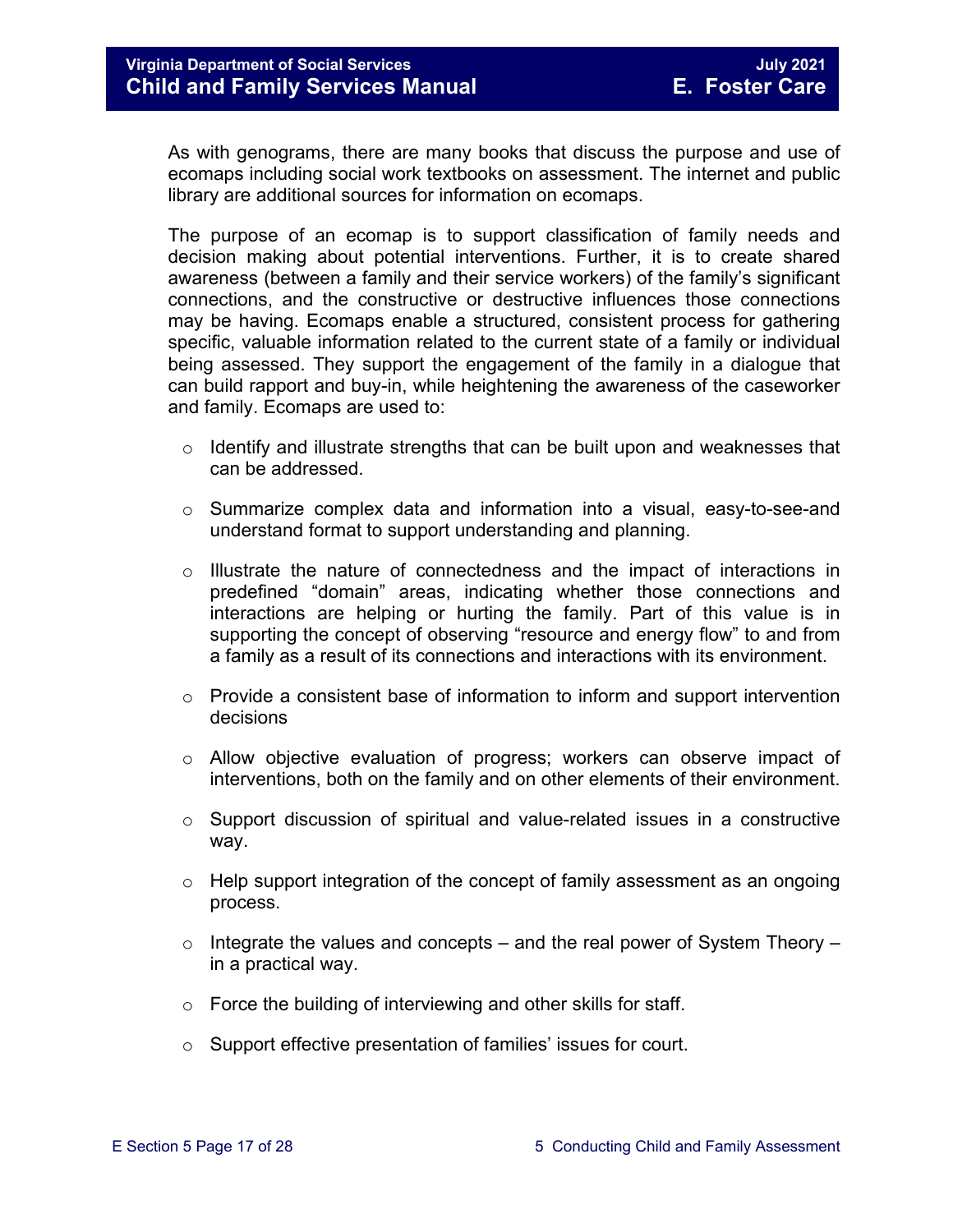• **Timelines**. Timelines are another assessment tool that depicts the development and history of an individual and or family along a continuum from birth to the present. Similar to genograms and ecomaps, a timeline is a graphic representation of patterns, traits, and the chronology of events in the life of the individual and/or family.

#### <span id="page-17-0"></span>**5.9 State required and recommended assessments**

The following assessment or screening tools are currently either required or recommended for use in Virginia.

#### <span id="page-17-1"></span>**5.9.1 Child and Adolescent Needs and Strengths (CANS)**

CANS is a comprehensive, multi-domain, standardized assessment instrument which helps plan and manage services at both an individual and system of care level. It helps guide service planning, track child and family outcomes, promote resource development, and support decision making. Use of the CANS for all children in foster care permits analysis of state-wide trends in strengths and needs, and can inform state and regional policy and community action, particularly in regards to service provision and evaluation of efforts to improve outcomes.

#### <span id="page-17-2"></span>**5.9.1.1 Who should be assessed with CANS**

All children in foster care shall be assessed using the CANS. Initial assessment should be completed within 30 days of entry into foster care. Reassessment shall be completed at least annually, and within 90 days of discharge from foster care, although may be completed more often.

All children who receive services and funding through CSA, and their families shall be assessed using the mandatory uniform assessment instrument  $(\S$  [2.2-](https://law.lis.virginia.gov/vacode/2.2-5212/) [5212\)](https://law.lis.virginia.gov/vacode/2.2-5212/). The schedule for assessment for CSA is determined by the local CPMT, but shall occur no less than annually. The CANS shall be used for title IV-E children and non-title IV-E children who receive CSA-funded services.

- For children and youth, use of the CANS is mandatory to receive services through CSA.
- A CANS is required for those youth that receive an IL stipend paid for through CSA funds.

#### <span id="page-17-3"></span>**5.9.1.2 Assessment areas**

The CANS identifies the strengths and needs of the child in the following areas:

• Life domain functioning.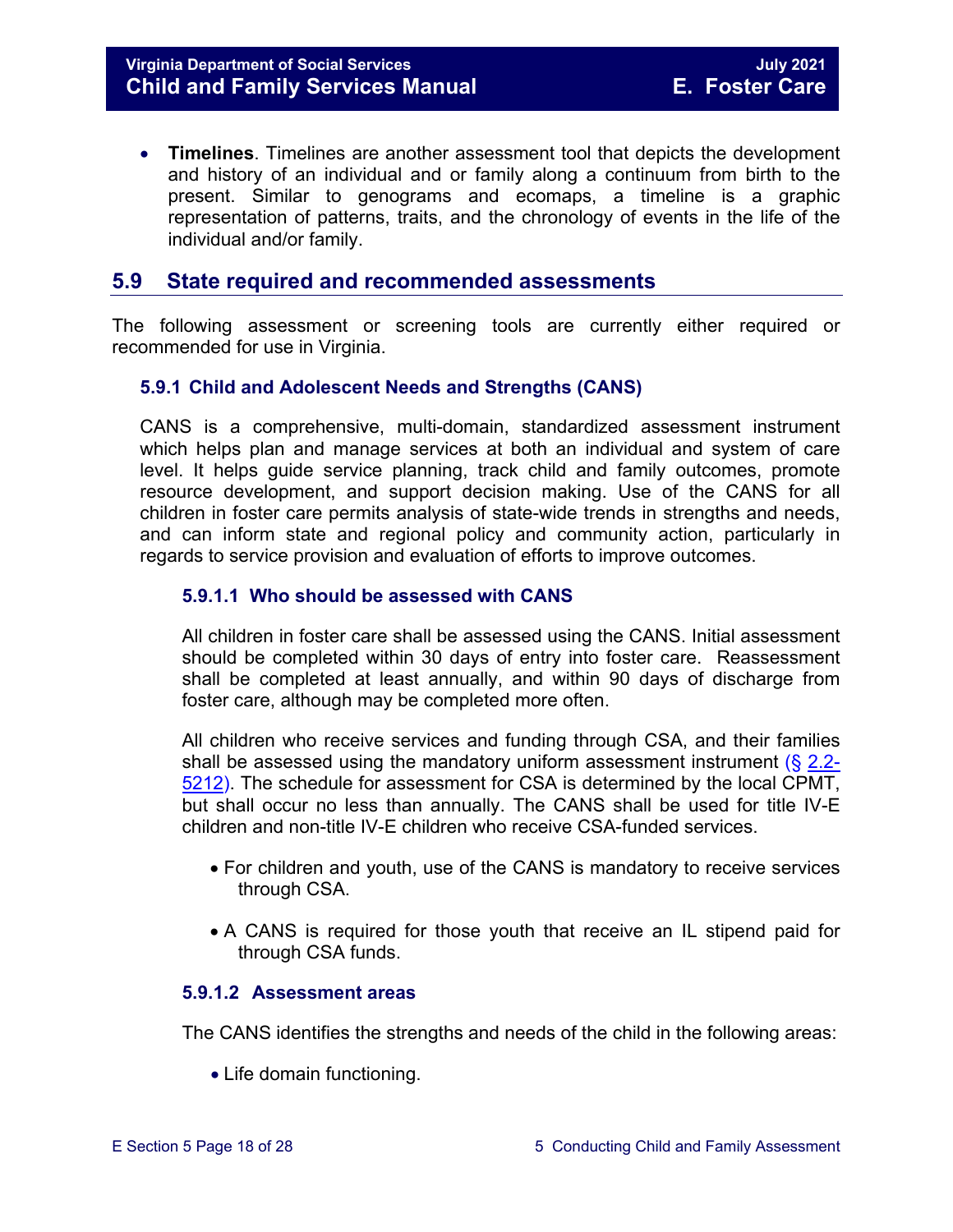- Child strengths.
- School.
- Child behavioral/emotional needs.
- Child risk behaviors.

For child welfare, the CANS includes the following areas:

- An enhanced trauma module.
- A new child welfare module.
- The ability to rate multiple Planned Permanent Caregivers for a child to be used in concurrent planning and
- New worker reports for service workers and supervisors to help assess progress and outcomes over time for children in foster care and their families on:
	- o Child trauma.
	- o Caregiver permanency indicators.
	- o Parent/guardian/caregiver protective factors and
	- o CANS domains.

It also identifies the strengths and needs of the family or caregiver:

- Current caregiver.
- Permanency planning caregiver strengths and needs.
- Residential treatment center.

Additional modules are available to assess specific situations, including:

- Developmental needs.
- Trauma.
- Substance use needs.
- Violence needs.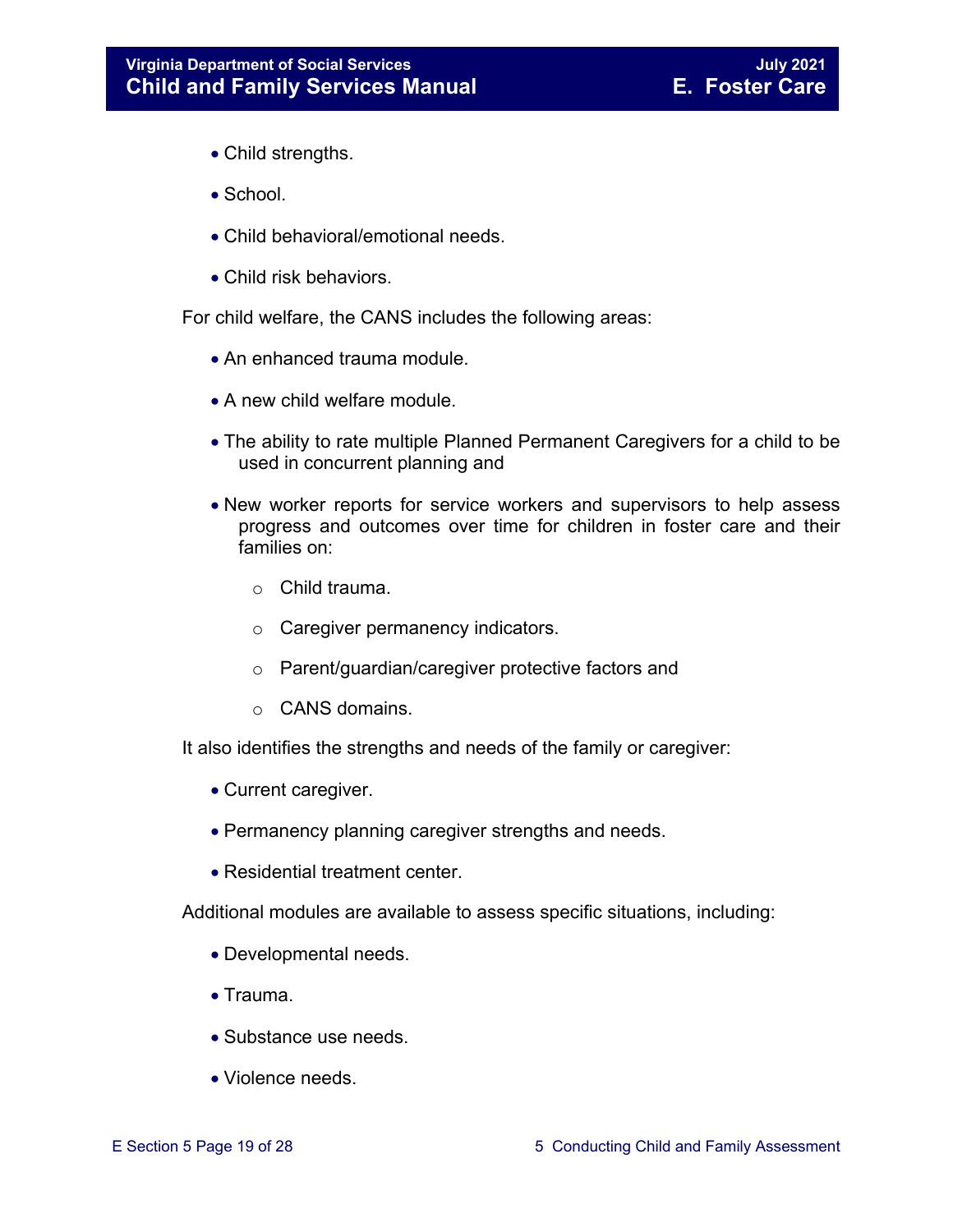- Sexually aggressive behavior needs.
- Runaway needs.
- Juvenile justice needs.
- Fire setting needs.

#### <span id="page-19-0"></span>**5.9.1.3 CANS resources**

The CSA website provides:

- [Information on CANS, including policy, manuals, fact sheets, score](http://www.csa.virginia.gov/html/CANS/cans.cfm)  [sheets, training, and super users](http://www.csa.virginia.gov/html/CANS/cans.cfm)
- [CANS training and certification information](http://www.csa.virginia.gov/html/CANS/CANS_training.cfm)
- [CANS user manual and score sheets](http://www.csa.virginia.gov/html/CANS/cans_documents.cfm)
- [Frequency of CANS administration](http://www.csa.virginia.gov/html/CANS/CANS%20Policy.cfm)
- [CANVaS,](http://www.csa.virginia.gov/html/CANS/canvas.cfm) the web-based system for completing the CANS tool online.

#### <span id="page-19-1"></span>**5.9.2 Casey Life Skill Assessment (CLSA)**

CLSA is the state recommended assessment and planning tool for evaluating the life skills of all youth age 14 and older and all young adults in foster care. It is youthcentered, strength-based, and expert-focused in evaluating the independent living skills and needs of youth in foster care. (See [Section 13.5](https://fusion.dss.virginia.gov/Portals/%5bdfs%5d/Files/DFS%20Manuals/Foster%20Care%20Manuals/Foster%20Care%20Manual%2007-2020/Final%20Foster%20Care%20Manual%2007-2020/Section_13_achieving_permanency_for_older_youth.pdf#page=11) on Independent Living Needs Assessment in this chapter).

#### <span id="page-19-2"></span>**5.9.2.1 Frequency of administration**

The assessment should initially be administered:

- For youth in foster care, within 30 days after the youth's 14<sup>th</sup> birthday.
- For youth entering foster care after the age of 14, **within 30 days** after the youth's entry into the system.

The assessment should be re-administered every 12 months to youth 14 years and older.

#### <span id="page-19-3"></span>**5.9.2.2 Assessment areas**

The CLSA identifies the youth's strengths and needs in nine domains: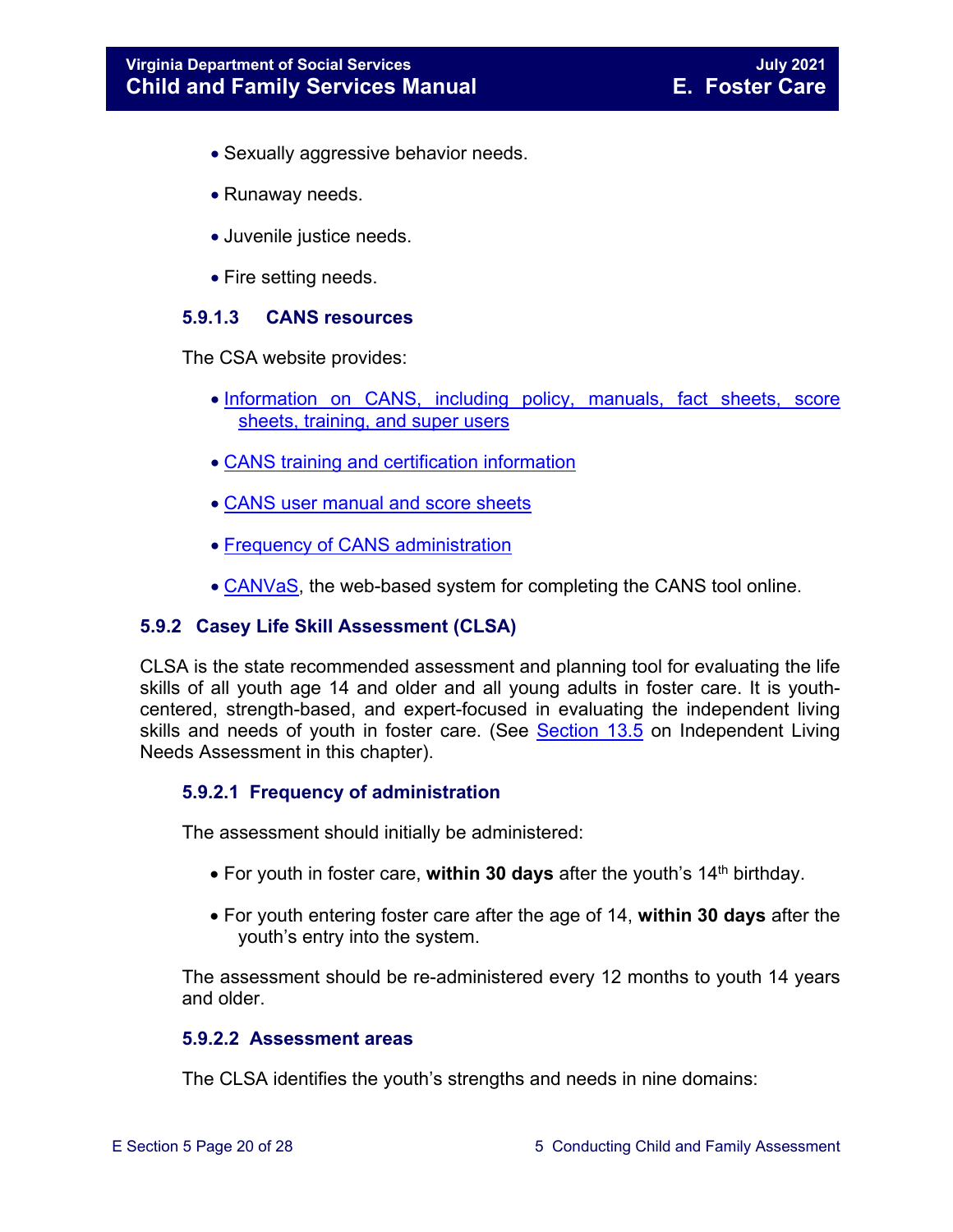- Career planning.
- Communication.
- Daily living.
- Home life.
- Housing and money management.
- Self care.
- Social relationships.
- Work life.
- Work and study skills.

Domain scores indicate areas of strength and opportunities for improvement.

#### <span id="page-20-0"></span>**5.9.2.3 Resources**

- The [Casey Life Skills Website](http://www.casey.org/Resources/Tools/cls/default.htm) provides a free suite of comprehensive online assessments, learning plans, and learning resources to help engage youth in developing life skills that are needed to exit foster care successfully.
- The [CLSA](http://lifeskills.casey.org/) is completed online and automatically scored within seconds. Tools are available in English, Spanish, and French.

#### <span id="page-20-1"></span>**5.9.3 Early Periodic Screening, Diagnosis, and Treatment (EPSDT)**

EPSDT is a comprehensive and preventive child health program for all individuals under age 21 and who are Medicaid eligible. EPSDT includes periodic screening, vision, dental, and hearing services. In addition, it provides any medically necessary health services listed at section 1905 (a) of the Social Security Act to correct and ameliorate physical and mental conditions, even if the service is not included under the state's Medicaid plan.

See the Virginia Department of Medical Assistance Services' (DMAS) website for:

- Information and resources on the **EPSDT** program in English and Spanish.
- [EPSDT Program Fact Sheet.](http://www.dmas.virginia.gov/Content_atchs/mch/mch-epsdt_fs.pdf)
- [EPSDT English Brochure.](http://www.dmas.virginia.gov/Content_atchs/mch/mch-epsdt_breng.pdf)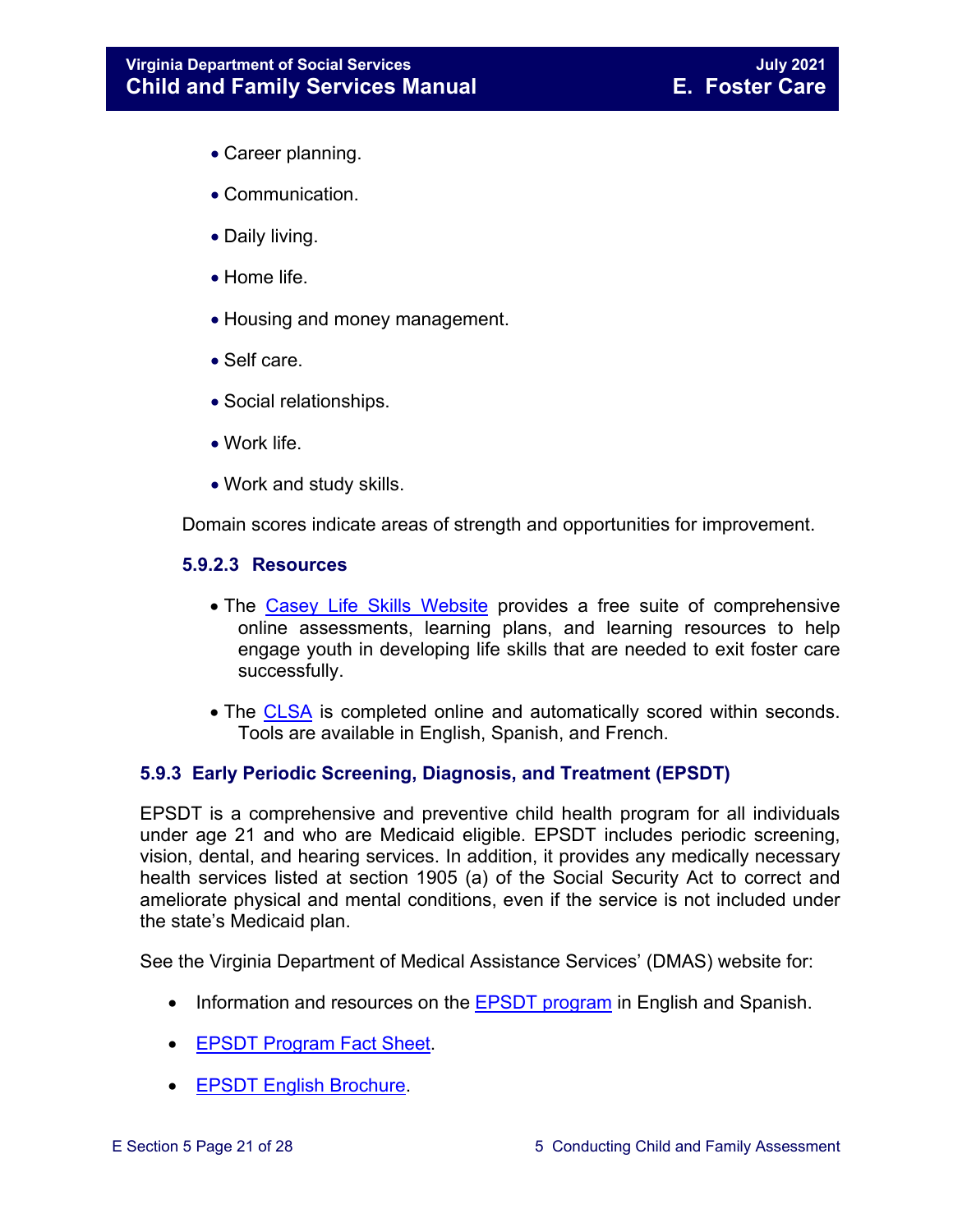<span id="page-21-0"></span>• The EPSPT manual on the **Provider Manuals** website page.

#### **5.9.3.1 When EPSDT screenings shall be conducted**

The service worker shall ensure EPSDT screenings are provided for the child. EPSDT screening services are covered by the managed care organization (MCO) for members who are enrolled with an MCO. When the child is not covered by Medicaid, the service worker shall ensure the child receives the same screenings. See [Section 12.11.2](https://fusion.dss.virginia.gov/Portals/%5bdfs%5d/Files/DFS%20Manuals/Foster%20Care%20Manuals/Foster%20Care%20Manual%2007-2020/Final%20Foster%20Care%20Manual%2007-2020/section_12_identifying_services_to_be_provided.pdf#page=22) Medical Care and treatment to be provided to a child in foster care for additional information.

#### <span id="page-21-1"></span>**5.9.4 Assessment by managed care organization**

When the child is enrolled in managed care, the managed care organization shall make a best effort to conduct an assessment within 60 calendar days of enrollment and every two (2) years thereafter. An assessment should include review of physician, hospital, and pharmacy utilization, providing referral policies and procedures for providers or, where applicable, authorized persons, to make referrals of assessment candidates and for members to self-refer for a needs assessment (Virginia Department of Medical Assistance Services' contract with managed care organizations).

#### <span id="page-21-2"></span>**5.9.5 Best interest determination for school placement**

Federal and state law require that the LDSS and local school divisions work together to determine the best interest of children in foster care for school placement and to ensure educational stability for the children. Children in foster care should remain in the same school in which they were enrolled at the time of placement, or if this is not in the children's best interests, immediately enroll them in a new school.

The VDSS and the Virginia Department of Education have developed joint guidance and a joint tool to assist the LDSS service worker and the school representative in determining the child's best interest for school placement. The form provides a series of questions that should be considered during the determination process.

The determination of the child's best interests for school placement by the LDSS and the local school, in consultation with the child and other key partners, should be made as quickly as possible (e.g., **within three (3) business days**) after the service worker has notified the child's current school of the placement decision.

For more information on determining the child's best interest for school placement, see [Section](https://fusion.dss.virginia.gov/Portals/%5bdfs%5d/Files/DFS%20Manuals/Foster%20Care%20Manuals/Foster%20Care%20Manual%2007-2019/section_12_identifying_services_to_be_provided.pdf#page=50) 12.12.1 of this chapter.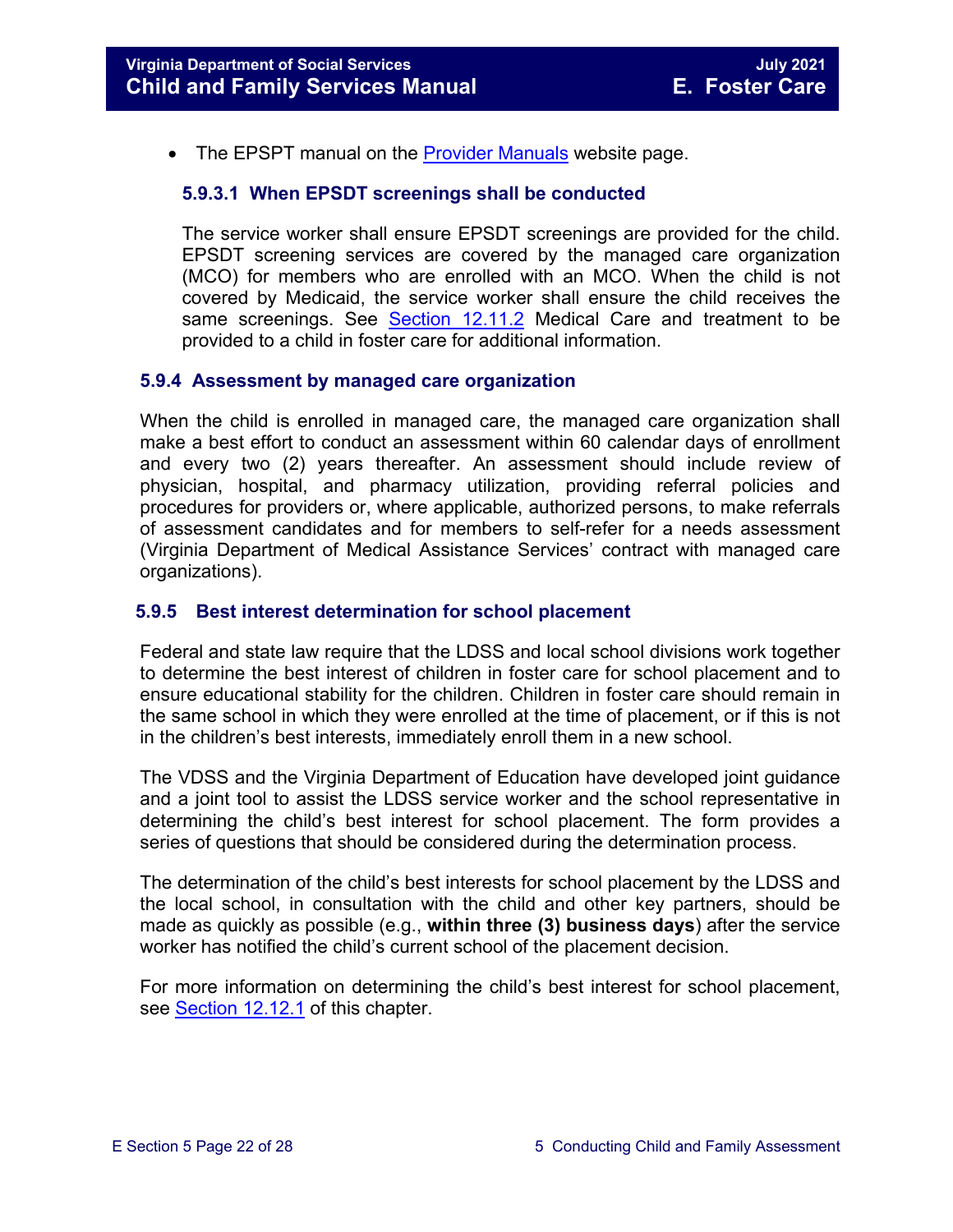#### <span id="page-22-0"></span>**5.10 Documenting the assessment**

Documenting the assessment process and findings is important for permanency planning, developing and implementing services, and monitoring and evaluating progress. Documentation provides essential information for sharing with the child and family, the court, and service providers. It also provides an important vehicle for ensuring continuity in implementation, particularly when service workers change.

All information gathered during the assessment process shall be documented in the assessment screens in OASIS. Supporting documents (e.g., psychological and other clinical assessments; social work reports) shall be maintained in the paper case file for use throughout the child's involvement with the child welfare system.

#### <span id="page-22-1"></span>**5.11 Additional resources**

- The [National Child Traumatic Stress Network](http://www.nctsn.org/) has a comprehensive website that provides many resources on trauma to help children, parents, caregivers, professionals, and others. It also includes a section on resources for the [child](http://www.nctsn.org/resources/topics/child-welfare-system)  [welfare system.](http://www.nctsn.org/resources/topics/child-welfare-system)
- [Tri-Agency Letter on Trauma Informed Treatment](http://www.medicaid.gov/Federal-Policy-Guidance/Downloads/SMD-13-07-11.pdf) dated July 11, 2012 from the United States Department of Health and Human Services' Administration for Children and Families (ACF), Centers for Medicare & Medicaid Services (CMS) and Substance Abuse and Mental Health Services Administration (SAMHSA) provides information and guidance around developing a trauma informed system.
- "Comprehensive [Family Assessment Guidelines for Child Welfare."](http://www.acf.hhs.gov/sites/default/files/cb/family_assessment.pdf) United States Health and Human Services, Administration for Children and Families, describes a comprehensive family assessment in child welfare.
- Additional information about trauma symptoms:
	- $\circ$  As the child gets older the symptoms of both trauma and mental health increase (see following chart).

#### **Overlap of Trauma and Mental Health Symptoms**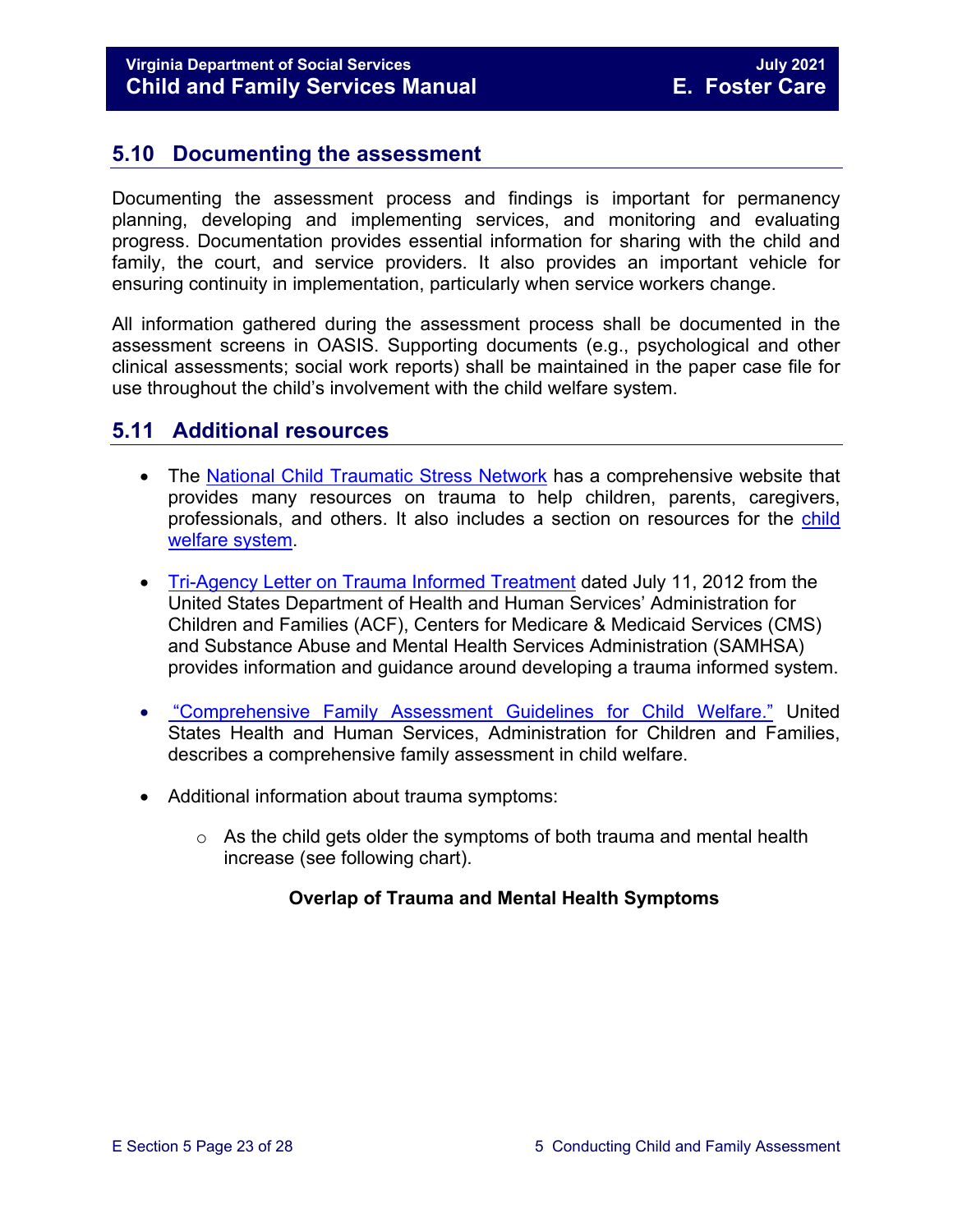#### **Virginia Department of Social Services July 2021 Child and Family Services Manual E. Foster Care**



(Griffin, McClelland, Holzberg, Stolbach, Maj, & Kisiel , 2012) Observable indicators of traumatic stress may include challenges in:

#### • **Biobehavioral functioning.**

- o Unexplained physical symptoms such as stomach or headaches and fatigue.
- o Poor impulse control and impulsive behavior.
- o Over or under active sensory responses (e.g. high sensitivity to noise, low awareness of pain).
- o Hypersensitivity to physical contact.
- o Hyper physical arousal (e.g., constant physical activity).
- o Underarousal (e.g., lack of movement and facial expressions, slowed walking and talking.)
- o Problems with movement, coordination, and balance. Excessive body movements, excessive and chronic silly behavior.
- o Nightmares, flashbacks, intense reliving, or distressing recollections of the trauma.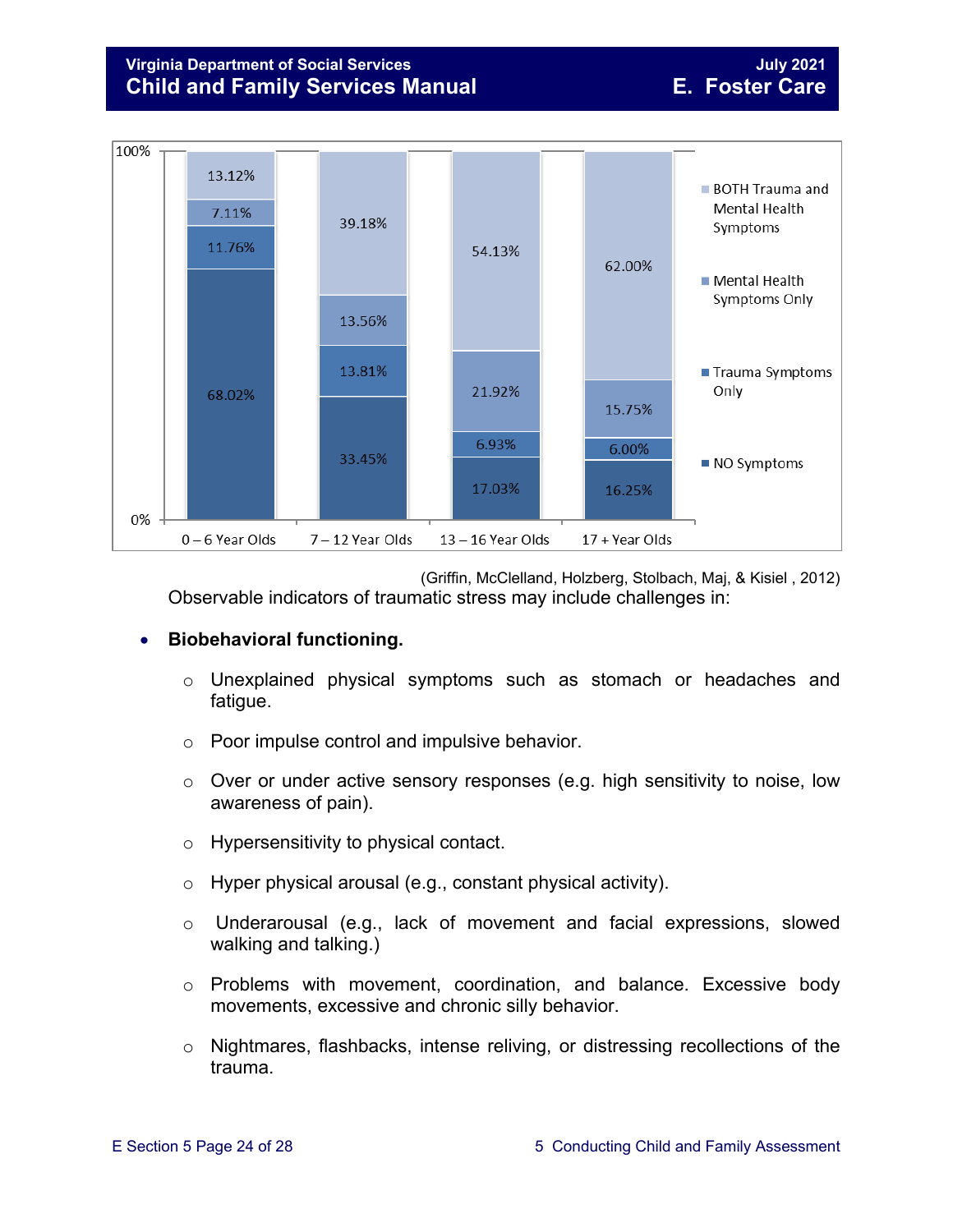- o Hypervigilance or exaggerated startle response.
- $\circ$  Exaggerated emotional and physical reactions to reminders of the event.
- o Dissociation: frequent daydreaming or trance-like behavior, spacing or blanking out, amnesia-like states, loss of "time," forgetfulness, avoidance, detachment, feeling emotionally detached or depersonalized as if "observing" something happening to self, withdrawing from the outside world.
- o Refusal to eat, eating disturbances.
- o Difficulty falling or staying asleep.
- o Bedwetting. Wetting/soiling pants after having achieved previous bowel and bladder control
- o Developmental delays, often of more than 4 years.
- o Increased medical problems.

#### • **Attachment.**

- o Delays in social and emotional development.
- $\circ$  Difficulty with physical or emotional boundaries with others.
- o Socially isolated.
- o Difficulty trusting others; suspicious.
- o Difficulty relating to and empathizing with others.
- o Underlying fear of getting close.
- o Lack of eye contact.
- $\circ$  Anxious or clingy behavior in the absence of obvious cues of danger.
- o Push-pull response to relationships (e.g. intense likes and dislikes without good reason).
- o Dismisses, avoids, or detaches intentionally from others.
- o Difficulties in interpersonal relationships.

#### • **Cognitive development.**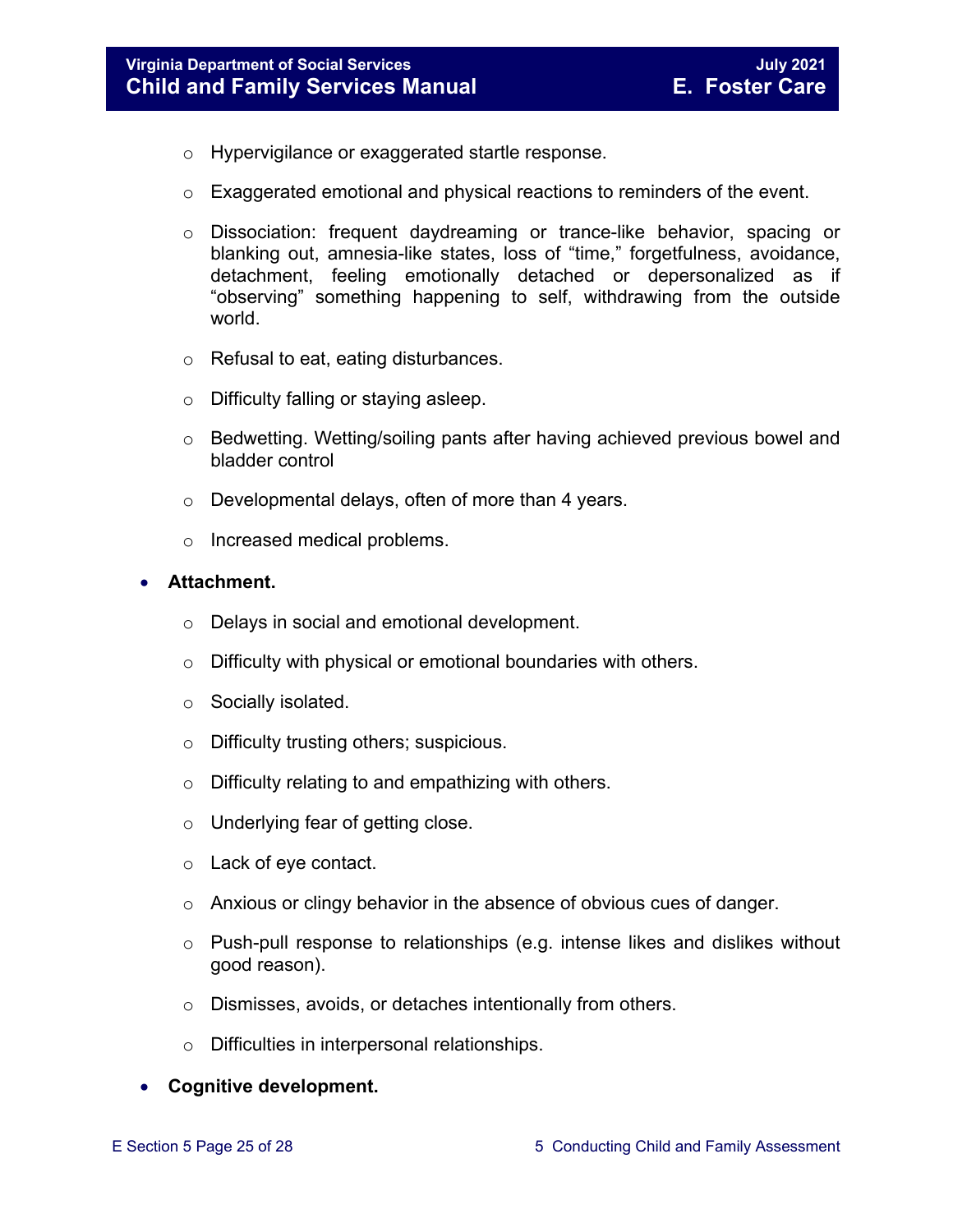- o Distorted cause and effect thinking.
- o Perceptual errors, often misreading situations and thus appearing paranoid.
- o Hyperactivity: difficulty paying attention or concentrating, forgetful in daily activities, extreme distraction, difficulty focusing on and completing tasks.
- o Problem processing information.
- o Difficulty planning and anticipating.
- o Learning difficulties.
- o Problem with language development.
- o Difficulty in progressing and succeeding in school.
- $\circ$  Impaired memory, unable to recall important aspects of the trauma.

#### • **Behavior.**

- o Excessive crying.
- o Excessive compliance.
- o Outbursts of anger.
- o Severe, frequent tantrums.
- o Inability to manage behavior in all arenas.
- o Intentional misbehavior.
- o Defiance, arguing.
- o Self-destructive behavior.
- o Running away.
- o Substance abuse.
- o Destruction of property.
- o Aggressive behavior.
- o Sexual acting out.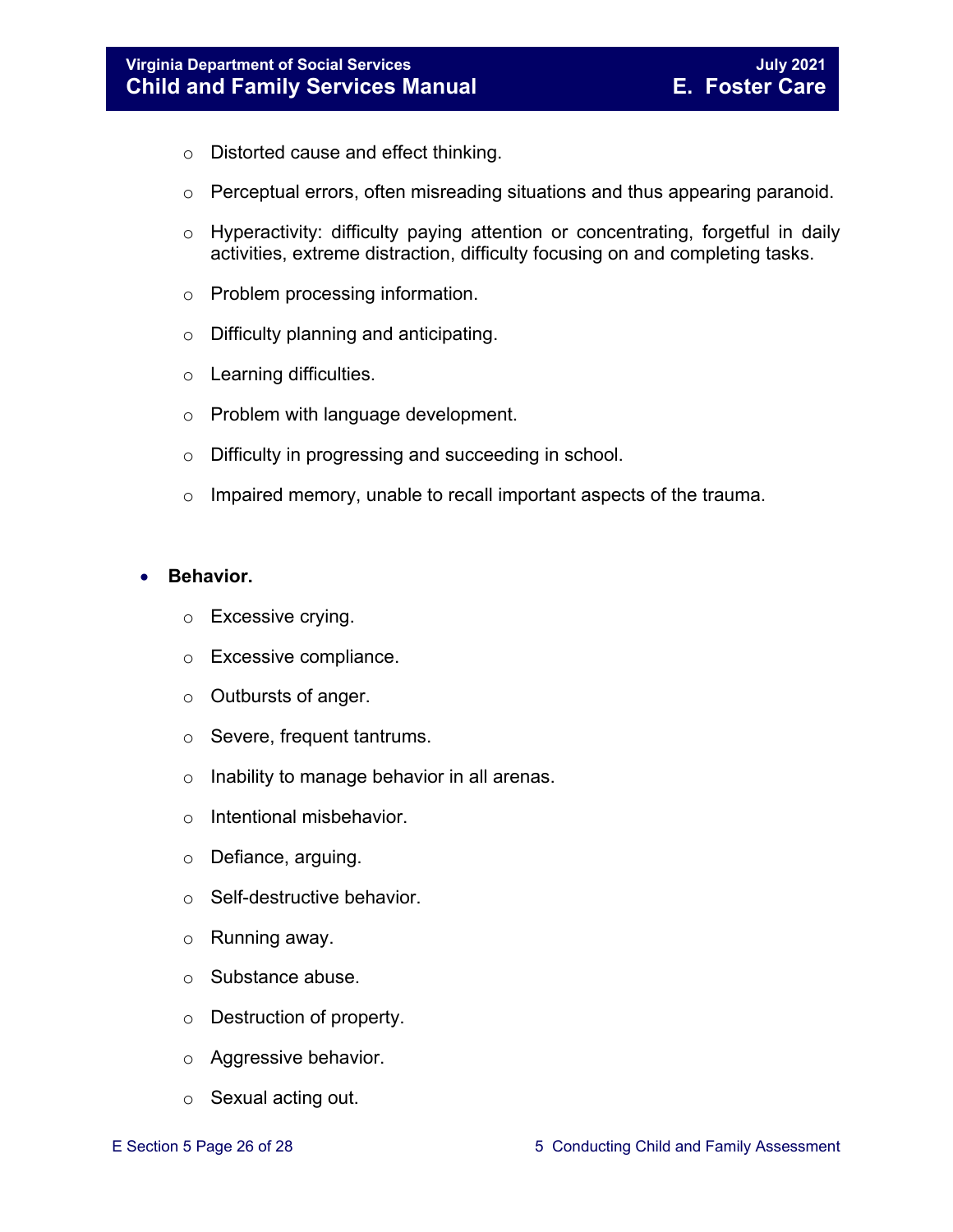- $\circ$  Inability to shift from feeling to thinking.
- o Absence of cause and effect thinking.
- o Poor problem solving skills.
- o Unable to learn from consequences.

#### • **Affect and mood regulation.**

- o Mood swings, rapid shifts in emotions (e.g., from sadness to irritability to anxiety).
- o Jumpy, irritable, outbursts of anger.
- o Emotional numbing, blunted or flat emotions, difficulty experiencing intense emotions.
- o Profound sadness.
- o Diminished interest or participation in significant activities.
- o Lack of eye contact.
- $\circ$  No or few expressions of joy.
- o Avoiding feelings or unable to have loving feelings.
- o Lethargy, loss of motivation.
- o Suicidal ideation.
- o Difficulty describing emotions and internal experiences.
- o Difficulty managing emotions.
- o Difficulty communicating needs.
- o Shame and guilt.
- o Feelings of anxiety, fear, hopelessness.

#### • **Self and world concept.**

- o Internal and external lack of feeling safe.
- o Lack of a continuous, predictable sense of self.